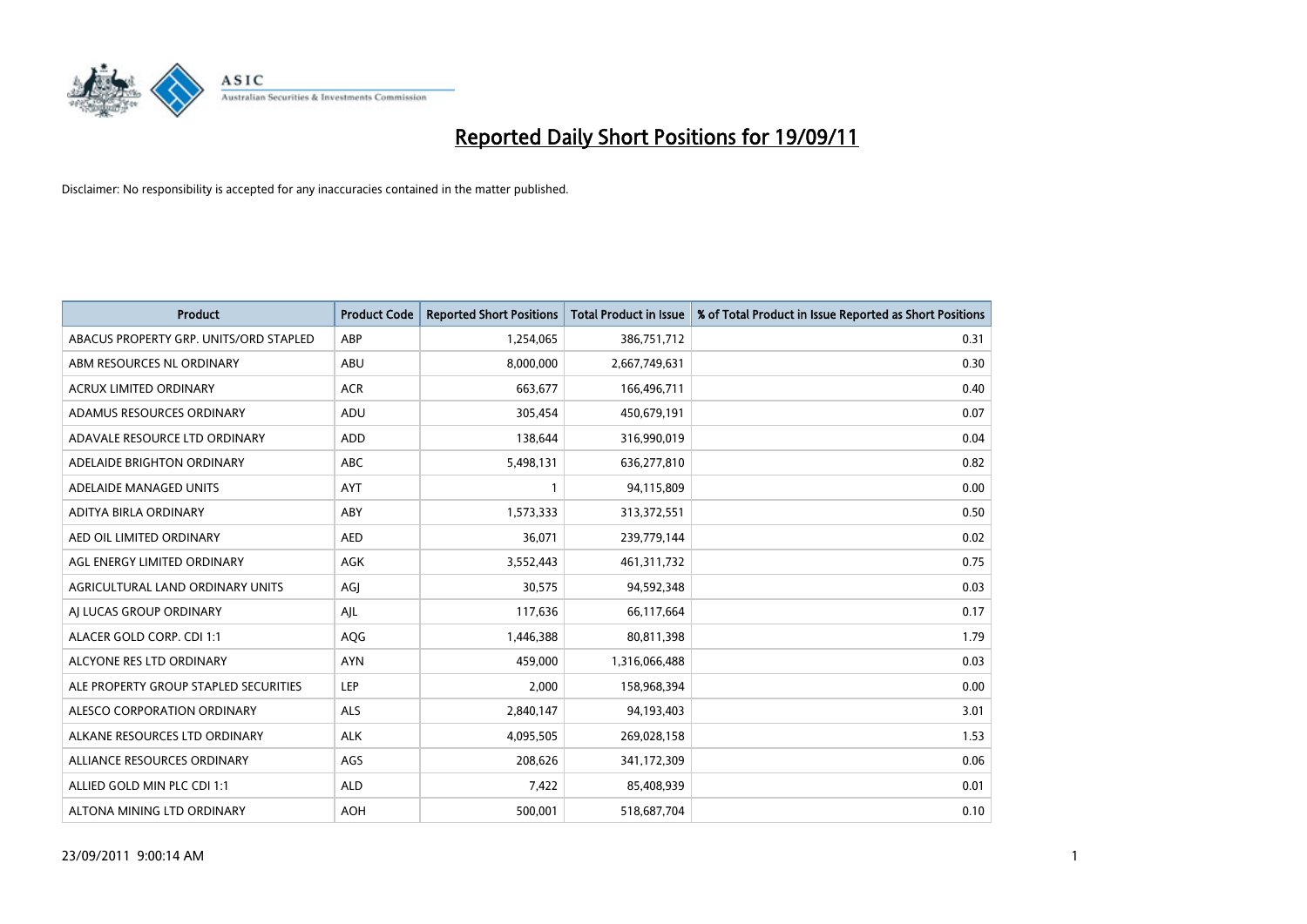

| <b>Product</b>                          | <b>Product Code</b> | <b>Reported Short Positions</b> | <b>Total Product in Issue</b> | % of Total Product in Issue Reported as Short Positions |
|-----------------------------------------|---------------------|---------------------------------|-------------------------------|---------------------------------------------------------|
| ALUMINA LIMITED ORDINARY                | <b>AWC</b>          | 29,835,809                      | 2,440,196,187                 | 1.21                                                    |
| AMADEUS ENERGY ORDINARY                 | AMU                 | 454,000                         | 287,671,278                   | 0.16                                                    |
| AMALGAMATED HOLDINGS ORDINARY           | <b>AHD</b>          | 3,004                           | 157,472,748                   | 0.00                                                    |
| AMCOR LIMITED ORDINARY                  | <b>AMC</b>          | 3,036,917                       | 1,227,572,318                 | 0.23                                                    |
| AMP LIMITED ORDINARY                    | AMP                 | 17,670,151                      | 2,811,693,913                 | 0.61                                                    |
| AMPELLA MINING ORDINARY                 | <b>AMX</b>          | 864,900                         | 204,985,108                   | 0.42                                                    |
| ANSELL LIMITED ORDINARY                 | <b>ANN</b>          | 2,633,201                       | 133,033,772                   | 1.96                                                    |
| ANZ BANKING GRP LTD ORDINARY            | ANZ                 | 11,164,339                      | 2,629,033,329                 | 0.41                                                    |
| APA GROUP STAPLED SECURITIES            | APA                 | 6,323,367                       | 634,116,029                   | 0.98                                                    |
| APEX MINERALS NL ORDINARY               | <b>AXM</b>          | 885.146                         | 5,550,243,713                 | 0.02                                                    |
| APN EUROPEAN RETAIL UNITS STAPLED SEC.  | <b>AEZ</b>          | 11,832                          | 544,910,660                   | 0.00                                                    |
| APN NEWS & MEDIA ORDINARY               | <b>APN</b>          | 29,697,777                      | 618,568,292                   | 4.80                                                    |
| AQUARIUS PLATINUM. ORDINARY             | AQP                 | 5,941,022                       | 470,167,206                   | 1.25                                                    |
| AQUILA RESOURCES ORDINARY               | <b>AQA</b>          | 6,115,445                       | 374,368,499                   | 1.61                                                    |
| ARAFURA RESOURCE LTD ORDINARY           | <b>ARU</b>          | 8,450,181                       | 367,980,342                   | 2.28                                                    |
| ARB CORPORATION ORDINARY                | <b>ARP</b>          | 14,015                          | 72,481,302                    | 0.01                                                    |
| ARDENT LEISURE GROUP STAPLED SECURITIES | AAD                 | 757,203                         | 324, 167, 221                 | 0.23                                                    |
| ARISTOCRAT LEISURE ORDINARY             | ALL                 | 26,613,232                      | 536,480,307                   | 4.95                                                    |
| ASCIANO LIMITED ORDINARY                | <b>AIO</b>          | 19,351,492                      | 2,926,103,883                 | 0.65                                                    |
| ASG GROUP LIMITED ORDINARY              | <b>ASZ</b>          | 296.746                         | 169,117,796                   | 0.17                                                    |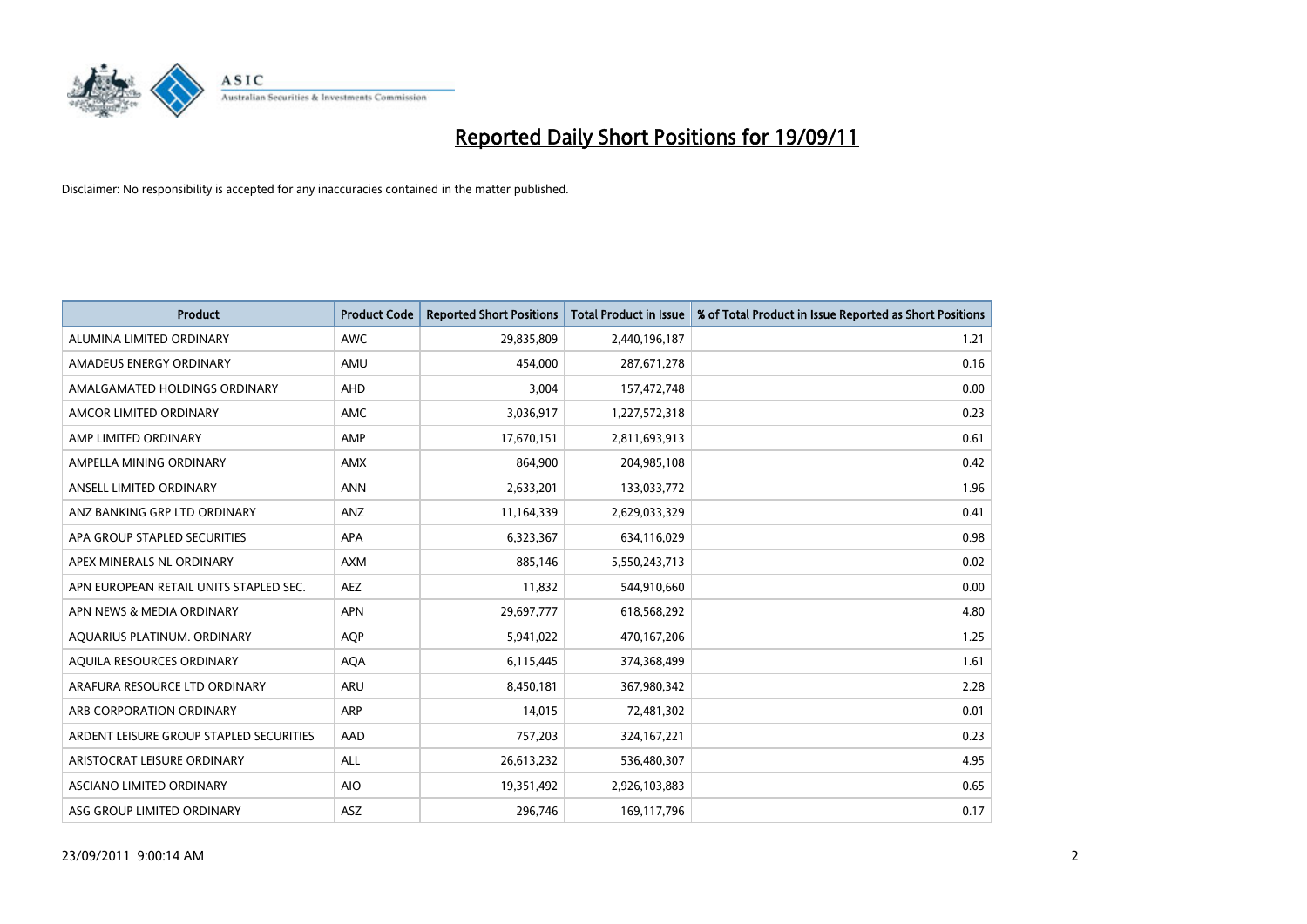

| <b>Product</b>                          | <b>Product Code</b> | <b>Reported Short Positions</b> | <b>Total Product in Issue</b> | % of Total Product in Issue Reported as Short Positions |
|-----------------------------------------|---------------------|---------------------------------|-------------------------------|---------------------------------------------------------|
| ASPEN GROUP ORD/UNITS STAPLED           | <b>APZ</b>          | 1,037,871                       | 584,985,037                   | 0.17                                                    |
| ASPIRE MINING LTD ORDINARY              | <b>AKM</b>          | 2,721,534                       | 540,594,556                   | 0.50                                                    |
| <b>ASTON RES LTD ORDINARY</b>           | <b>AZT</b>          | 1,306,209                       | 204,527,604                   | 0.63                                                    |
| ASTRO JAP PROP GROUP STAPLED SECURITIES | AJA                 | 35,515                          | 58,445,002                    | 0.06                                                    |
| ASX LIMITED ORDINARY                    | ASX                 | 2,615,927                       | 175,136,729                   | 1.49                                                    |
| ATLANTIC LIMITED ORDINARY               | ATI                 | 41,573                          | 114,244,850                   | 0.04                                                    |
| ATLAS IRON LIMITED ORDINARY             | <b>AGO</b>          | 9,807,986                       | 860,516,467                   | 1.16                                                    |
| AURORA OIL & GAS ORDINARY               | AUT                 | 8,634,952                       | 411,155,343                   | 2.07                                                    |
| AUSDRILL LIMITED ORDINARY               | <b>ASL</b>          | 135,724                         | 301,685,848                   | 0.04                                                    |
| AUSENCO LIMITED ORDINARY                | <b>AAX</b>          | 1,533,965                       | 122,987,022                   | 1.24                                                    |
| AUSGOLD LIMITED ORDINARY                | <b>AUC</b>          | 128,160                         | 84,923,812                    | 0.15                                                    |
| <b>AUSTAL LIMITED ORDINARY</b>          | ASB                 | 519,044                         | 188,069,638                   | 0.27                                                    |
| AUSTAR UNITED ORDINARY                  | <b>AUN</b>          | 1,787,492                       | 1,271,505,737                 | 0.13                                                    |
| AUSTBROKERS HOLDINGS ORDINARY           | <b>AUB</b>          | 2                               | 54,658,736                    | 0.00                                                    |
| AUSTIN ENGINEERING ORDINARY             | <b>ANG</b>          | 52,241                          | 72,014,403                    | 0.07                                                    |
| <b>AUSTRALAND ASSETS ASSETS</b>         | AAZPB               | 1,168                           | 2,750,000                     | 0.04                                                    |
| AUSTRALAND PROPERTY STAPLED SECURITY    | <b>ALZ</b>          | 594,590                         | 576,846,597                   | 0.10                                                    |
| AUSTRALIAN AGRICULT. ORDINARY           | AAC                 | 1,269,148                       | 312,892,824                   | 0.39                                                    |
| AUSTRALIAN EDUCATION UNITS              | <b>AEU</b>          | 625,000                         | 175,465,397                   | 0.36                                                    |
| AUSTRALIAN INFRASTR. UNITS/ORDINARY     | <b>AIX</b>          | 6,657,997                       | 620,733,944                   | 1.07                                                    |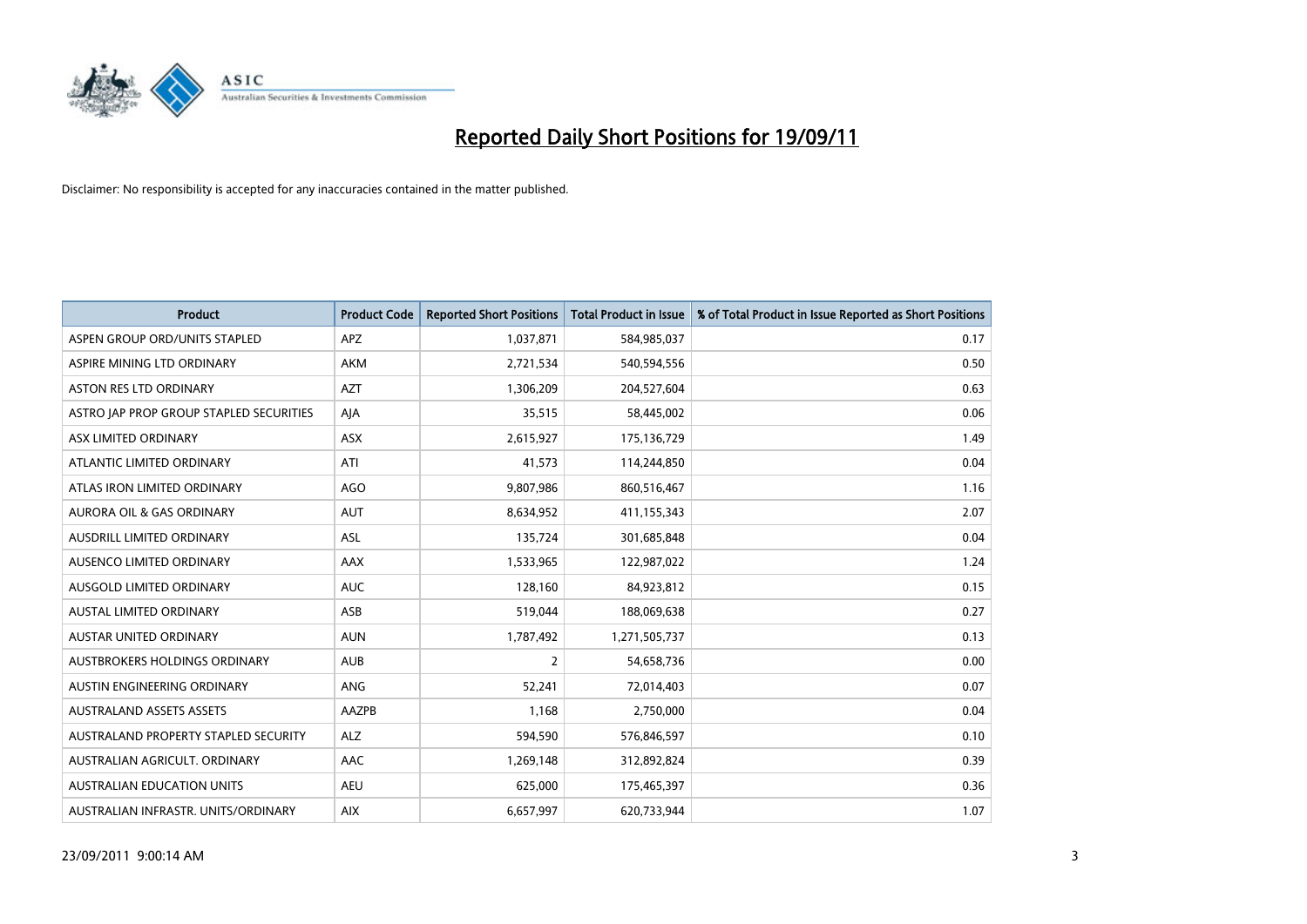

| <b>Product</b>                      | <b>Product Code</b> | <b>Reported Short Positions</b> | <b>Total Product in Issue</b> | % of Total Product in Issue Reported as Short Positions |
|-------------------------------------|---------------------|---------------------------------|-------------------------------|---------------------------------------------------------|
| AUSTRALIAN MINES LTD ORDINARY       | <b>AUZ</b>          | 1,400,000                       | 636,910,317                   | 0.22                                                    |
| AUSTRALIAN PHARM. ORDINARY          | API                 | 689,524                         | 488,115,883                   | 0.14                                                    |
| AUTOMOTIVE HOLDINGS ORDINARY        | <b>AHE</b>          | 11,039                          | 260,579,682                   | 0.00                                                    |
| AVANCO RESOURCES LTD ORDINARY       | AVB                 | 1,280,527                       | 790,453,517                   | 0.16                                                    |
| AVEXA LIMITED ORDINARY              | <b>AVX</b>          | 243,657                         | 847,688,779                   | 0.03                                                    |
| AWE LIMITED ORDINARY                | <b>AWE</b>          | 2,199,454                       | 521,871,941                   | 0.41                                                    |
| AZUMAH RESOURCES ORDINARY           | <b>AZM</b>          | 341,346                         | 281,650,356                   | 0.12                                                    |
| BANDANNA ENERGY ORDINARY            | <b>BND</b>          | 913,062                         | 526,946,930                   | 0.17                                                    |
| BANK OF QUEENSLAND. ORDINARY        | <b>BOQ</b>          | 10,024,395                      | 225,369,547                   | 4.43                                                    |
| <b>BANNERMAN RESOURCES ORDINARY</b> | <b>BMN</b>          | 133,708                         | 234,435,934                   | 0.06                                                    |
| <b>BASE RES LIMITED ORDINARY</b>    | <b>BSE</b>          | 401,672                         | 419,332,023                   | 0.10                                                    |
| <b>BATHURST RESOURCES ORDINARY</b>  | <b>BTU</b>          | 12,321,306                      | 688,247,997                   | 1.78                                                    |
| BAUXITE RESOURCE LTD ORDINARY       | <b>BAU</b>          | 121,797                         | 235,379,896                   | 0.06                                                    |
| <b>BC IRON LIMITED ORDINARY</b>     | <b>BCI</b>          | 308,746                         | 94,881,000                    | 0.32                                                    |
| BEACH ENERGY LIMITED ORDINARY       | <b>BPT</b>          | 3,444,785                       | 1,103,127,711                 | 0.29                                                    |
| BEADELL RESOURCE LTD ORDINARY       | <b>BDR</b>          | 1,236,916                       | 657,906,946                   | 0.19                                                    |
| BENDIGO AND ADELAIDE ORDINARY       | <b>BEN</b>          | 6,977,257                       | 360,412,014                   | 1.92                                                    |
| BERKELEY RESOURCES ORDINARY         | <b>BKY</b>          | 599,362                         | 174,298,273                   | 0.35                                                    |
| BETASHARES ASX RES ETF UNITS        | <b>ORE</b>          | 118,220                         | 4,519,665                     | 2.62                                                    |
| BHP BILLITON LIMITED ORDINARY       | <b>BHP</b>          | 40,817,822                      | 3,211,496,105                 | 1.21                                                    |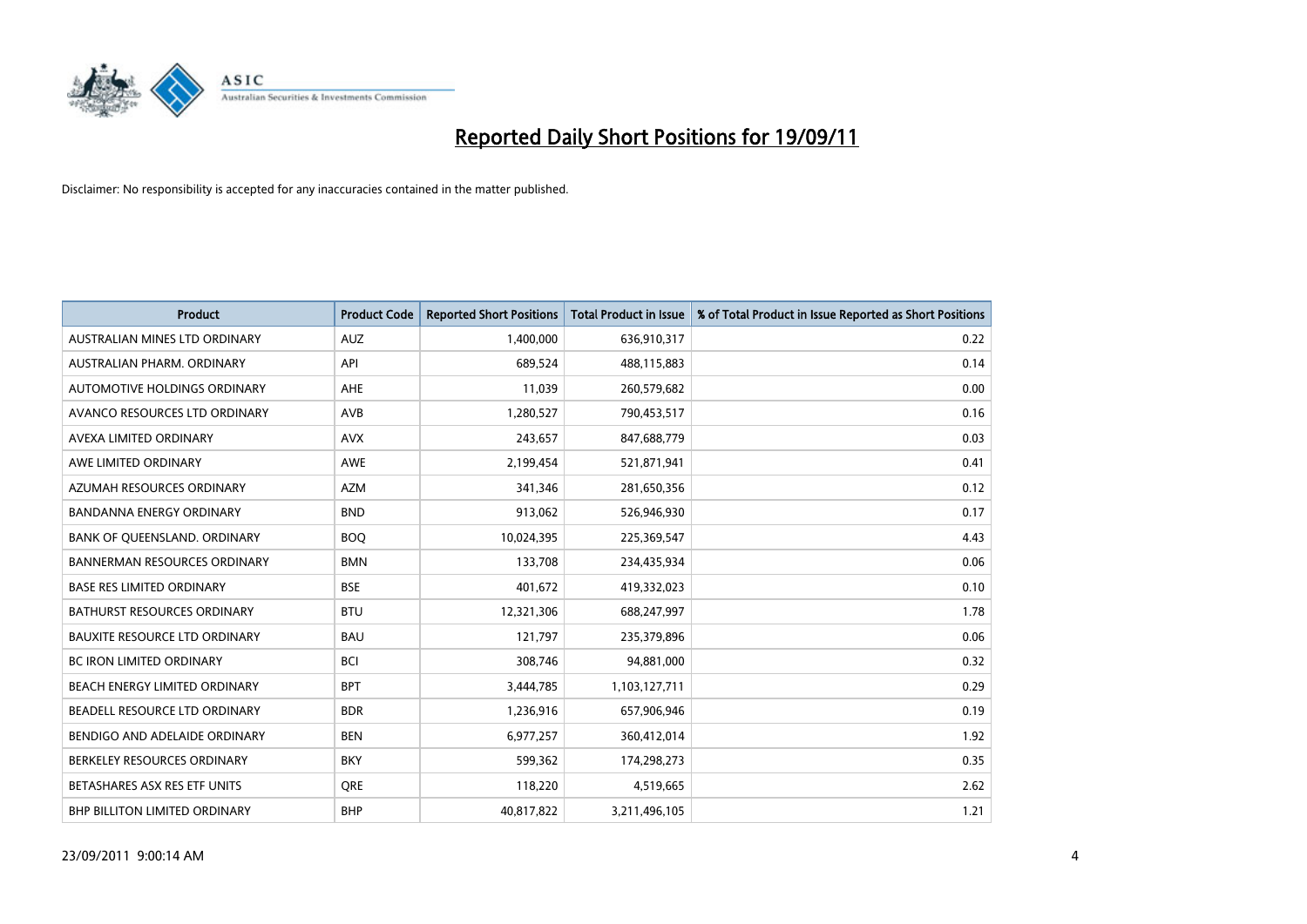

| <b>Product</b>                       | <b>Product Code</b> | <b>Reported Short Positions</b> | <b>Total Product in Issue</b> | % of Total Product in Issue Reported as Short Positions |
|--------------------------------------|---------------------|---------------------------------|-------------------------------|---------------------------------------------------------|
| <b>BILLABONG ORDINARY</b>            | <b>BBG</b>          | 21,388,007                      | 254,037,587                   | 8.42                                                    |
| <b>BIOTA HOLDINGS ORDINARY</b>       | <b>BTA</b>          | 2,032,522                       | 181,703,711                   | 1.10                                                    |
| <b>BISALLOY STEEL ORDINARY</b>       | <b>BIS</b>          | 84.480                          | 216,455,965                   | 0.04                                                    |
| BKI INVESTMENT LTD ORDINARY          | BKI                 | 508                             | 425,549,573                   | 0.00                                                    |
| <b>BLACKTHORN RESOURCES ORDINARY</b> | <b>BTR</b>          | 35,848                          | 122,918,000                   | 0.03                                                    |
| <b>BLUESCOPE STEEL LTD ORDINARY</b>  | <b>BSL</b>          | 80,237,964                      | 1,842,234,756                 | 4.34                                                    |
| <b>BOART LONGYEAR ORDINARY</b>       | <b>BLY</b>          | 8,933,345                       | 461, 163, 412                 | 1.94                                                    |
| <b>BOOM LOGISTICS ORDINARY</b>       | <b>BOL</b>          | 337,999                         | 465,011,147                   | 0.07                                                    |
| BORAL LIMITED, ORDINARY              | <b>BLD</b>          | 42,576,487                      | 729,925,990                   | 5.81                                                    |
| BOTSWANA METALS LTD ORDINARY         | <b>BML</b>          | 7,000                           | 143,717,013                   | 0.00                                                    |
| <b>BOW ENERGY LIMITED ORDINARY</b>   | <b>BOW</b>          | 3,502,366                       | 351,683,973                   | 0.98                                                    |
| <b>BRADKEN LIMITED ORDINARY</b>      | <b>BKN</b>          | 2,760,069                       | 161,849,910                   | 1.70                                                    |
| <b>BRAMBLES LIMITED ORDINARY</b>     | <b>BXB</b>          | 16,828,345                      | 1,480,225,830                 | 1.12                                                    |
| <b>BREVILLE GROUP LTD ORDINARY</b>   | <b>BRG</b>          | 4,150                           | 130,095,322                   | 0.00                                                    |
| <b>BRICKWORKS LIMITED ORDINARY</b>   | <b>BKW</b>          | 73,375                          | 147,567,333                   | 0.05                                                    |
| <b>BROCKMAN RESOURCES ORDINARY</b>   | <b>BRM</b>          | 75,472                          | 144,803,151                   | 0.04                                                    |
| BT INVESTMENT MNGMNT ORDINARY        | <b>BTT</b>          | 1,456,956                       | 160,000,000                   | 0.92                                                    |
| <b>BURU ENERGY ORDINARY</b>          | <b>BRU</b>          | 4,233,251                       | 210,240,549                   | 2.01                                                    |
| <b>BWP TRUST ORDINARY UNITS</b>      | <b>BWP</b>          | 577,550                         | 520,012,793                   | 0.10                                                    |
| CABCHARGE AUSTRALIA ORDINARY         | CAB                 | 789,033                         | 120,437,014                   | 0.65                                                    |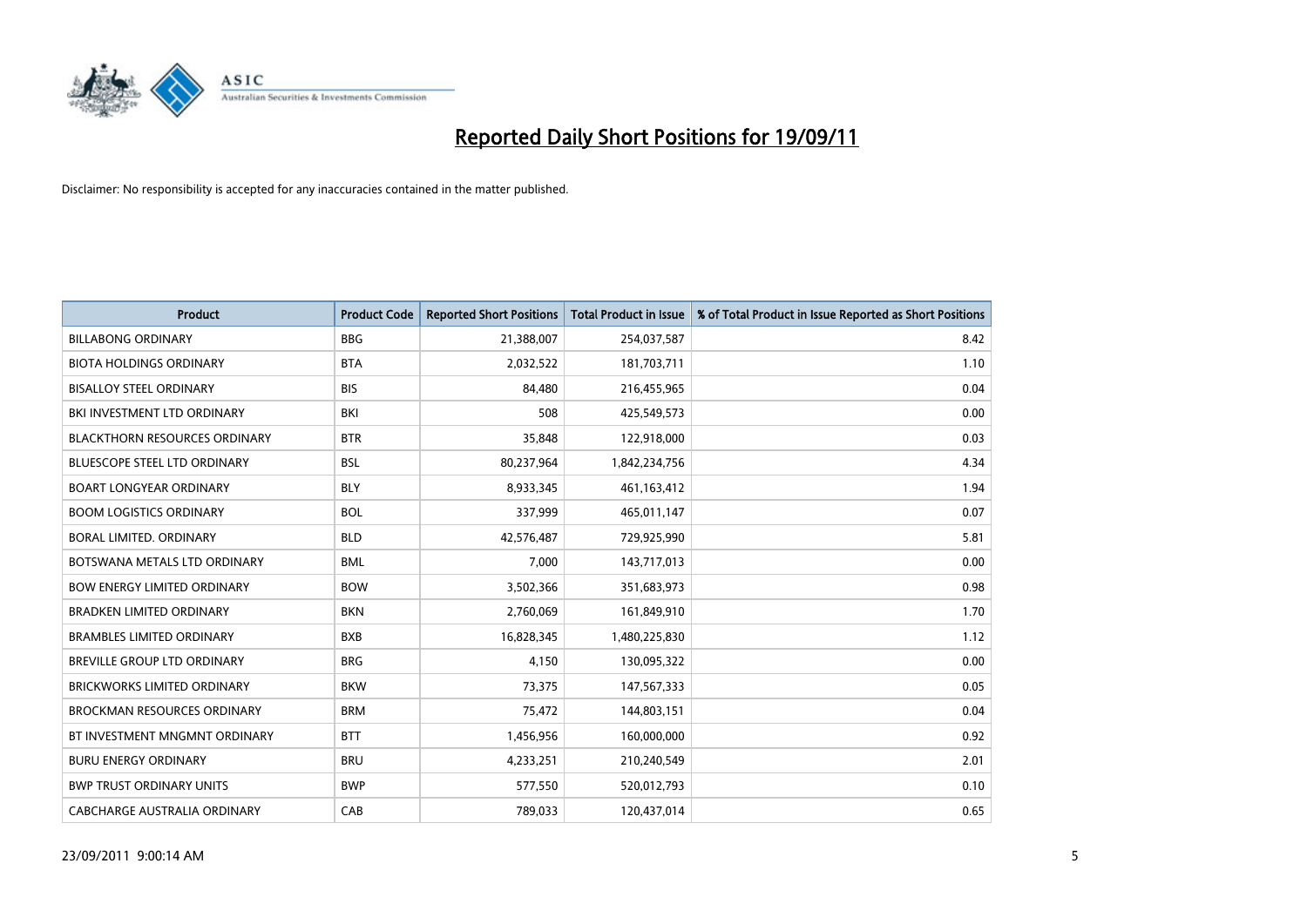

| <b>Product</b>                         | <b>Product Code</b> | <b>Reported Short Positions</b> | <b>Total Product in Issue</b> | % of Total Product in Issue Reported as Short Positions |
|----------------------------------------|---------------------|---------------------------------|-------------------------------|---------------------------------------------------------|
| CALTEX AUSTRALIA ORDINARY              | <b>CTX</b>          | 8,417,561                       | 270,000,000                   | 3.11                                                    |
| CAMPBELL BROTHERS ORDINARY             | <b>CPB</b>          | 157,158                         | 67,503,411                    | 0.22                                                    |
| CAPE LAMBERT RES LTD ORDINARY          | <b>CFE</b>          | 1,141,059                       | 631,399,603                   | 0.18                                                    |
| CARABELLA RES LTD ORDINARY             | <b>CLR</b>          | 191,648                         | 96,548,204                    | 0.20                                                    |
| <b>CARBON ENERGY ORDINARY</b>          | <b>CNX</b>          | 1,083,436                       | 698,517,858                   | 0.14                                                    |
| <b>CARDNO LIMITED ORDINARY</b>         | CDD                 | 9,725                           | 109,780,032                   | 0.01                                                    |
| CARNARVON PETROLEUM ORDINARY           | <b>CVN</b>          | 2,642,515                       | 690,320,634                   | 0.38                                                    |
| CARNEGIE WAVE ENERGY ORDINARY          | <b>CWE</b>          | 83,000                          | 899,087,627                   | 0.01                                                    |
| <b>CARPATHIAN RESOURCES ORDINARY</b>   | <b>CPN</b>          | 75,000                          | 265,533,501                   | 0.03                                                    |
| CARPENTARIA EXP. LTD ORDINARY          | CAP                 | 9,777                           | 98,741,301                    | 0.01                                                    |
| CARSALES.COM LTD ORDINARY              | <b>CRZ</b>          | 13,422,189                      | 233,879,722                   | 5.72                                                    |
| <b>CASH CONVERTERS ORDINARY</b>        | CCV                 | 202,843                         | 379,761,025                   | 0.05                                                    |
| <b>CASPIAN OIL &amp; GAS ORDINARY</b>  | <b>CIG</b>          | 50,000                          | 1,331,500,513                 | 0.00                                                    |
| CATALPA RESOURCES ORDINARY             | CAH                 | 2,224,797                       | 178,299,049                   | 1.25                                                    |
| <b>CELLNET GROUP ORDINARY</b>          | <b>CLT</b>          | 1,342                           | 61,232,953                    | 0.00                                                    |
| CENTRAL PETROLEUM ORDINARY             | <b>CTP</b>          | 11,455                          | 982,304,842                   | 0.00                                                    |
| CENTRO PROPERTIES UNITS/ORD STAPLED    | <b>CNP</b>          | 6,692                           | 972,414,514                   | 0.00                                                    |
| CENTRO RETAIL GROUP STAPLED SECURITIES | <b>CER</b>          | 765,767                         | 2,286,399,424                 | 0.03                                                    |
| <b>CERAMIC FUEL CELLS ORDINARY</b>     | <b>CFU</b>          | 641,330                         | 1,201,353,566                 | 0.05                                                    |
| CFS RETAIL PROPERTY UNITS              | <b>CFX</b>          | 58,766,372                      | 2,839,591,911                 | 2.05                                                    |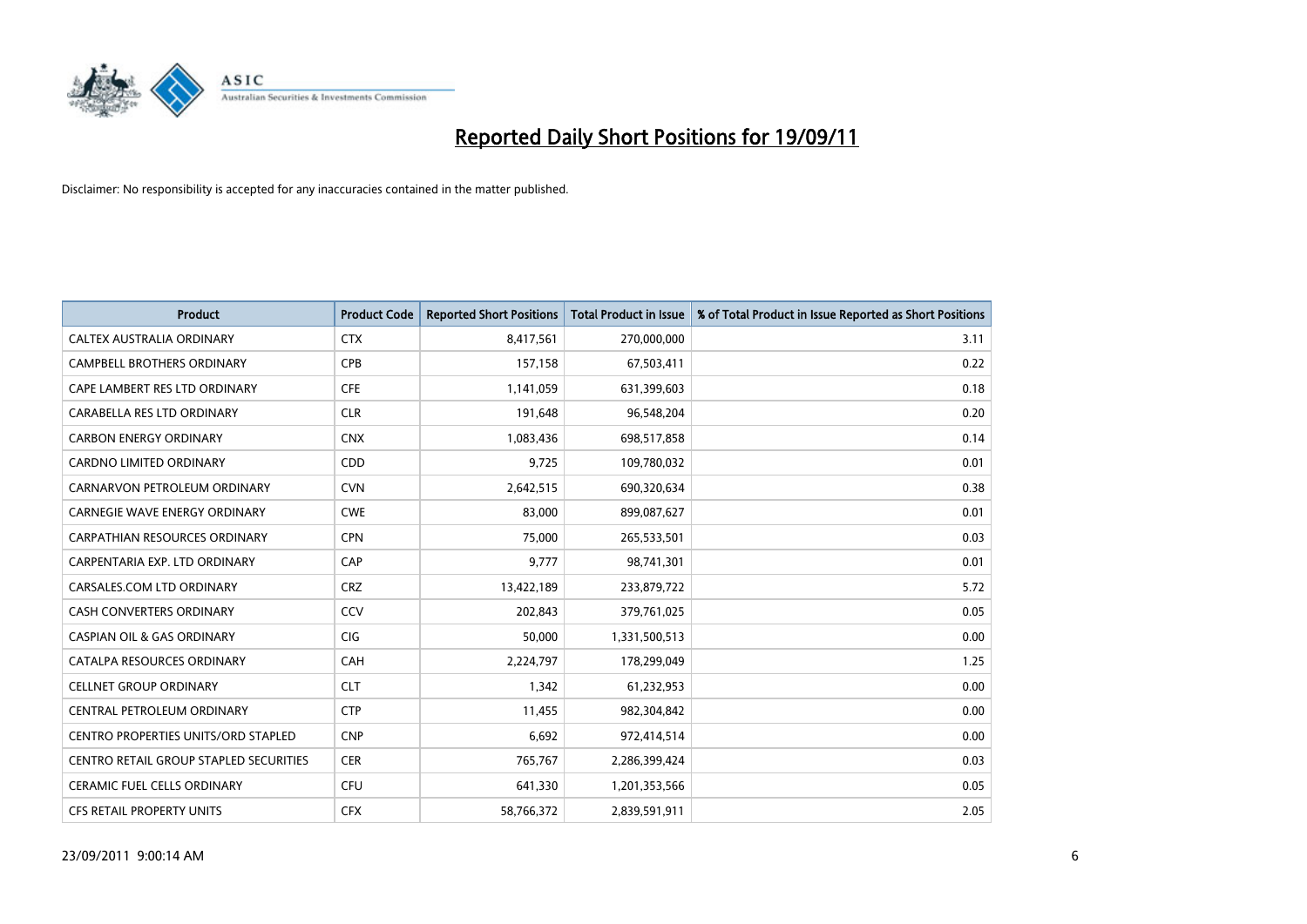

| <b>Product</b>                           | <b>Product Code</b> | <b>Reported Short Positions</b> | <b>Total Product in Issue</b> | % of Total Product in Issue Reported as Short Positions |
|------------------------------------------|---------------------|---------------------------------|-------------------------------|---------------------------------------------------------|
| <b>CGA MINING LIMITED ORDINARY</b>       | <b>CGX</b>          | 40,318                          | 333,475,726                   | 0.01                                                    |
| CHALLENGER DIV.PRO. STAPLED UNITS        | <b>CDI</b>          | 113,225                         | 898,159,765                   | 0.01                                                    |
| <b>CHALLENGER INFRAST, STAPLED UNITS</b> | <b>CIF</b>          | 33,845                          | 316,223,785                   | 0.01                                                    |
| CHALLENGER LIMITED ORDINARY              | <b>CGF</b>          | 53,407,802                      | 492,807,490                   | 10.81                                                   |
| CHANDLER MACLEOD LTD ORDINARY            | <b>CMG</b>          | 11,970                          | 466,466,720                   | 0.00                                                    |
| CHARTER HALL GROUP STAPLED US PROHIBIT.  | <b>CHC</b>          | 1,049,409                       | 308,040,283                   | 0.34                                                    |
| <b>CHARTER HALL OFFICE UNIT</b>          | COO                 | 5,427,412                       | 493,319,730                   | 1.10                                                    |
| <b>CHARTER HALL RETAIL UNITS</b>         | <b>COR</b>          | 1,514,154                       | 299,628,571                   | 0.49                                                    |
| CITIGOLD CORP LTD ORDINARY               | <b>CTO</b>          | 2,059,217                       | 1,105,078,301                 | 0.18                                                    |
| CLINUVEL PHARMACEUT, ORDINARY            | <b>CUV</b>          | 4,127                           | 30,381,706                    | 0.01                                                    |
| <b>CLOUGH LIMITED ORDINARY</b>           | <b>CLO</b>          | 126,877                         | 769,801,269                   | 0.02                                                    |
| <b>CO2 GROUP LIMITED ORDINARY</b>        | COZ                 | 489,500                         | 280,309,888                   | 0.17                                                    |
| <b>COAL &amp; ALLIED ORDINARY</b>        | <b>CNA</b>          | 5,879                           | 86,584,735                    | 0.00                                                    |
| COAL OF AFRICA LTD ORDINARY              | <b>CZA</b>          | 573,610                         | 531,639,661                   | 0.11                                                    |
| <b>COALSPUR MINES LTD ORDINARY</b>       | CPL                 | 1,187,960                       | 579,768,744                   | 0.20                                                    |
| COBAR CONSOLIDATED ORDINARY              | CCU                 | 48,661                          | 175,313,488                   | 0.03                                                    |
| COCA-COLA AMATIL ORDINARY                | <b>CCL</b>          | 5,481,474                       | 758,281,096                   | 0.72                                                    |
| COCHLEAR LIMITED ORDINARY                | <b>COH</b>          | 1,941,126                       | 56,877,410                    | 3.38                                                    |
| <b>COCKATOO COAL ORDINARY</b>            | <b>COK</b>          | 6,494,068                       | 1,016,196,908                 | 0.62                                                    |
| COFFEY INTERNATIONAL ORDINARY            | <b>COF</b>          | 175,871                         | 134,066,081                   | 0.13                                                    |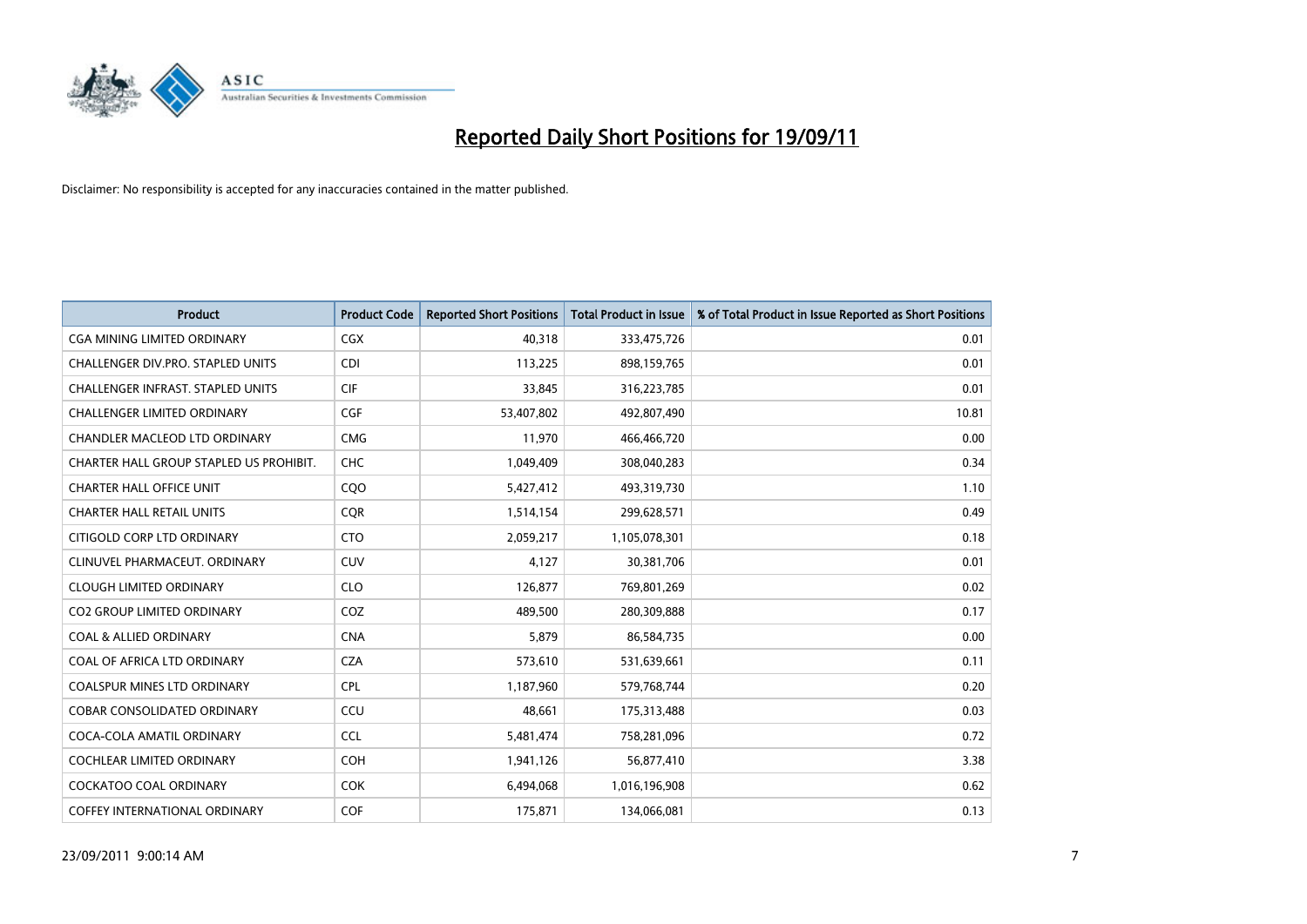

| <b>Product</b>                          | <b>Product Code</b> | <b>Reported Short Positions</b> | <b>Total Product in Issue</b> | % of Total Product in Issue Reported as Short Positions |
|-----------------------------------------|---------------------|---------------------------------|-------------------------------|---------------------------------------------------------|
| <b>COKAL LTD ORDINARY</b>               | <b>CKA</b>          | 806,828                         | 130,100,735                   | 0.62                                                    |
| COMMONWEALTH BANK, ORDINARY             | <b>CBA</b>          | 31,468,929                      | 1,558,713,344                 | 1.99                                                    |
| COMMONWEALTH PROP ORDINARY UNITS        | <b>CPA</b>          | 35,883,244                      | 2,458,123,552                 | 1.48                                                    |
| <b>COMPASS RESOURCES ORDINARY</b>       | <b>CMR</b>          | 160,952                         | 147,402,920                   | 0.11                                                    |
| <b>COMPUTERSHARE LTD ORDINARY</b>       | <b>CPU</b>          | 5,343,048                       | 555,664,059                   | 0.93                                                    |
| <b>CONNECTEAST GROUP STAPLED</b>        | CEU                 | 5,137,130                       | 3,940,145,951                 | 0.13                                                    |
| CONQUEST MINING ORDINARY                | <b>COT</b>          | 628,184                         | 583,241,478                   | 0.09                                                    |
| CONSOLIDATED MEDIA, ORDINARY            | <b>CMI</b>          | 1,210,896                       | 561,834,996                   | 0.22                                                    |
| CONTANGO MICROCAP ORDINARY              | <b>CTN</b>          | 7,500                           | 146,423,793                   | 0.01                                                    |
| <b>COOPER ENERGY LTD ORDINARY</b>       | <b>COE</b>          | 89,539                          | 292,576,001                   | 0.03                                                    |
| <b>COPPER STRIKE LTD ORDINARY</b>       | <b>CSE</b>          | 714                             | 129,455,571                   | 0.00                                                    |
| <b>CORDLIFE LIMITED ORDINARY</b>        | CBB                 |                                 | 150,887,354                   | 0.00                                                    |
| COUNT FINANCIAL ORDINARY                | COU                 | 430,282                         | 262,282,684                   | 0.16                                                    |
| <b>CREDIT CORP GROUP ORDINARY</b>       | <b>CCP</b>          | 2,785                           | 45,210,752                    | 0.00                                                    |
| <b>CROMWELL PROP STAPLED SECURITIES</b> | <b>CMW</b>          | 107,003                         | 966,845,859                   | 0.01                                                    |
| <b>CROWN LIMITED ORDINARY</b>           | <b>CWN</b>          | 1,307,513                       | 755,251,983                   | 0.15                                                    |
| <b>CSG LIMITED ORDINARY</b>             | CSV                 | 985,232                         | 282,567,499                   | 0.36                                                    |
| <b>CSL LIMITED ORDINARY</b>             | <b>CSL</b>          | 7,394,320                       | 528,117,306                   | 1.37                                                    |
| <b>CSR LIMITED ORDINARY</b>             | <b>CSR</b>          | 23,861,623                      | 506,000,315                   | 4.70                                                    |
| <b>CUDECO LIMITED ORDINARY</b>          | CDU                 | 1,694,795                       | 138,649,865                   | 1.22                                                    |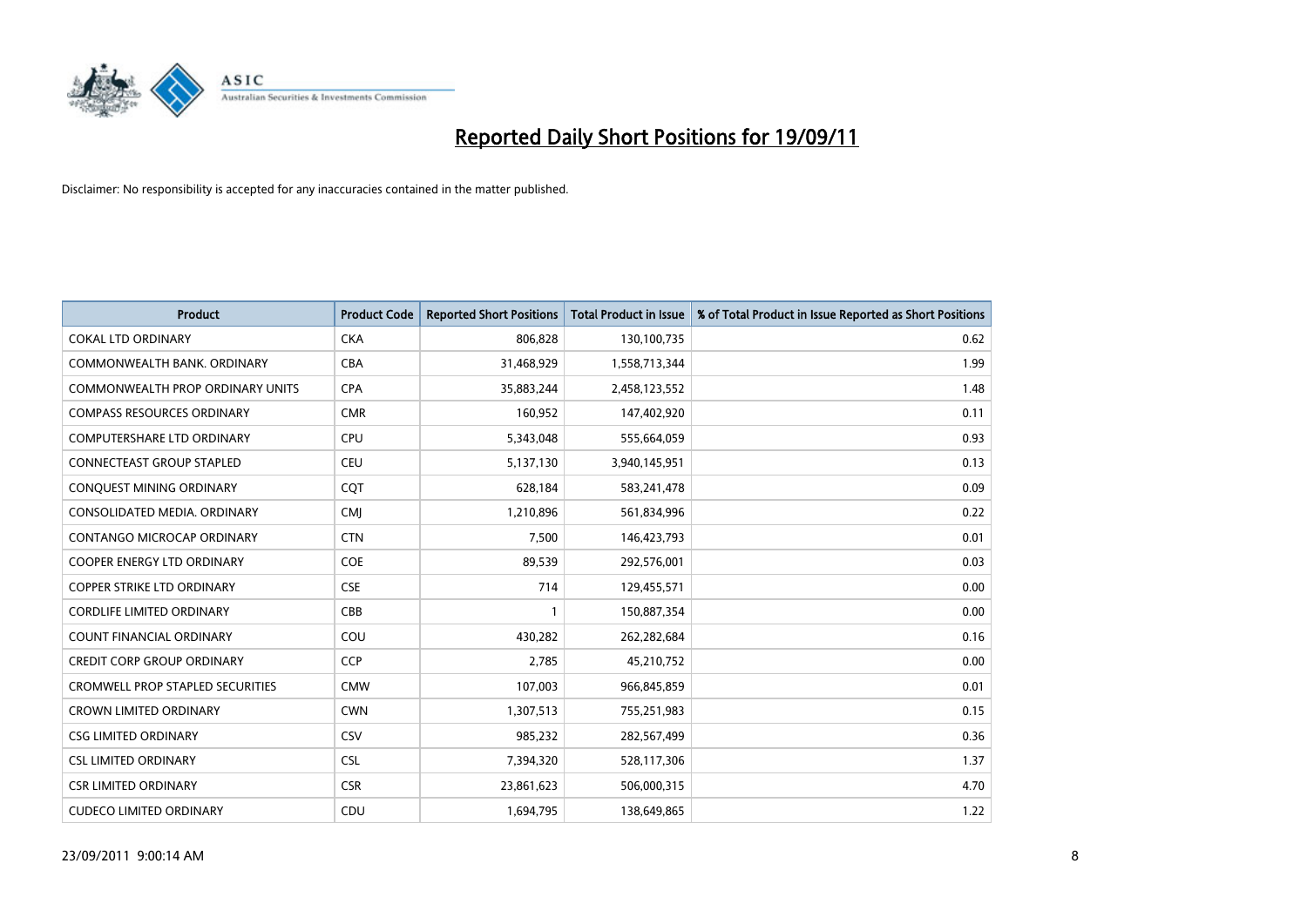

| <b>Product</b>                       | <b>Product Code</b> | <b>Reported Short Positions</b> | <b>Total Product in Issue</b> | % of Total Product in Issue Reported as Short Positions |
|--------------------------------------|---------------------|---------------------------------|-------------------------------|---------------------------------------------------------|
| <b>CUSTOMERS LIMITED ORDINARY</b>    | <b>CUS</b>          | 23.676                          | 134,869,357                   | 0.01                                                    |
| DART ENERGY LTD ORDINARY             | <b>DTE</b>          | 5,782,694                       | 720,875,002                   | 0.80                                                    |
| DAVID JONES LIMITED ORDINARY         | <b>DJS</b>          | 53,783,544                      | 520,751,395                   | 10.34                                                   |
| <b>DECMIL GROUP LIMITED ORDINARY</b> | <b>DCG</b>          | 283,293                         | 124,269,568                   | 0.22                                                    |
| DEEP YELLOW LIMITED ORDINARY         | <b>DYL</b>          | 15,876                          | 1,128,506,403                 | 0.00                                                    |
| DEVINE LIMITED ORDINARY              | <b>DVN</b>          | 1,800                           | 634,918,223                   | 0.00                                                    |
| DEXUS PROPERTY GROUP STAPLED UNITS   | <b>DXS</b>          | 4,638,489                       | 4,839,024,176                 | 0.08                                                    |
| DISCOVERY METALS LTD ORDINARY        | <b>DML</b>          | 7,938,314                       | 439,128,231                   | 1.80                                                    |
| DOMINO PIZZA ENTERPR ORDINARY        | <b>DMP</b>          | 234,787                         | 69,024,674                    | 0.34                                                    |
| DOWNER EDI LIMITED ORDINARY          | <b>DOW</b>          | 7,376,351                       | 429,100,296                   | 1.71                                                    |
| DUET GROUP STAPLED US PROHIBIT.      | <b>DUE</b>          | 6,240,550                       | 1,091,628,341                 | 0.57                                                    |
| DULUXGROUP LIMITED ORDINARY          | <b>DLX</b>          | 11,610,178                      | 367,456,259                   | 3.15                                                    |
| <b>EASTERN STAR GAS ORDINARY</b>     | ESG                 | 30,796,110                      | 992,317,041                   | 3.09                                                    |
| ECHO ENTERTAINMENT ORDINARY          | <b>EGP</b>          | 1,288,885                       | 688,019,737                   | 0.18                                                    |
| <b>ELDERS LIMITED ORDINARY</b>       | <b>ELD</b>          | 19,269,378                      | 448,598,480                   | 4.29                                                    |
| ELDORADO GOLD CORP CDI 1:1           | EAU                 | 34,033                          | 11,658,431                    | 0.29                                                    |
| ELEMENTAL MINERALS ORDINARY          | <b>ELM</b>          | 553,844                         | 222,281,109                   | 0.25                                                    |
| ELEMENTOS LIMITED ORDINARY           | <b>ELT</b>          | 16                              | 77,068,979                    | 0.00                                                    |
| ELIXIR PETROLEUM LTD ORDINARY        | <b>EXR</b>          | 324,400                         | 188,988,472                   | 0.17                                                    |
| <b>EMECO HOLDINGS ORDINARY</b>       | <b>EHL</b>          | 1,148,134                       | 631,237,586                   | 0.17                                                    |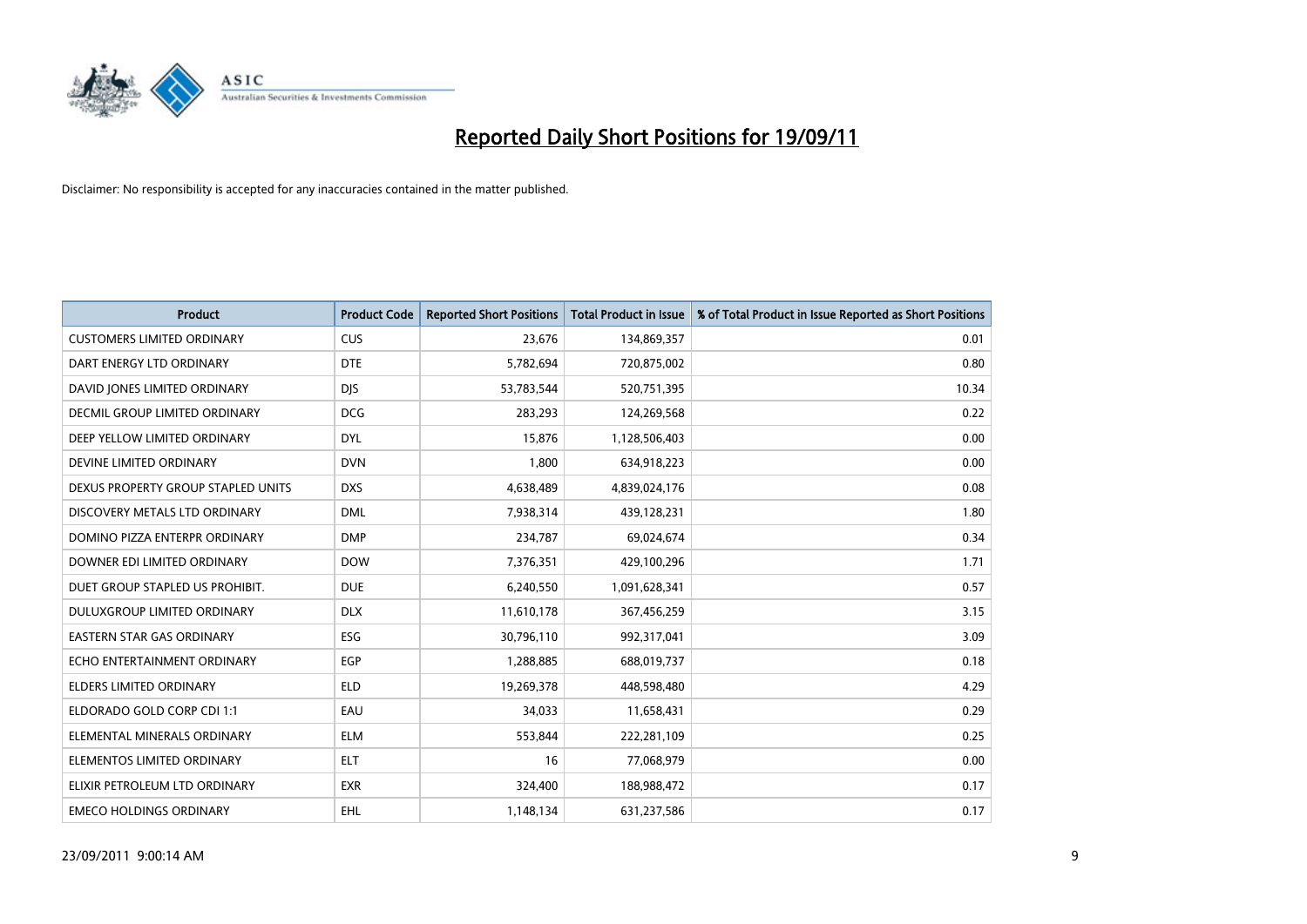

| <b>Product</b>                        | <b>Product Code</b> | <b>Reported Short Positions</b> | <b>Total Product in Issue</b> | % of Total Product in Issue Reported as Short Positions |
|---------------------------------------|---------------------|---------------------------------|-------------------------------|---------------------------------------------------------|
| <b>ENERGY RESOURCES ORDINARY 'A'</b>  | <b>ERA</b>          | 5,249,226                       | 190,737,934                   | 2.77                                                    |
| <b>ENERGY WORLD CORPOR. ORDINARY</b>  | <b>EWC</b>          | 23,352,114                      | 1,734,166,672                 | 1.36                                                    |
| ENTEK ENERGY LTD ORDINARY             | ETE                 | 489,903                         | 510,657,387                   | 0.10                                                    |
| <b>ENTELLECT LIMITED ORDINARY</b>     | <b>ESN</b>          | 464,050                         | 985,337,932                   | 0.05                                                    |
| <b>ENVESTRA LIMITED ORDINARY</b>      | <b>ENV</b>          | 1,670,049                       | 1,468,560,201                 | 0.10                                                    |
| EQUATORIAL RES LTD ORDINARY           | <b>EQX</b>          | 2,414                           | 113,048,553                   | 0.00                                                    |
| <b>EXTRACT RESOURCES ORDINARY</b>     | <b>EXT</b>          | 469,770                         | 251,159,163                   | 0.17                                                    |
| FAIRFAX MEDIA LTD ORDINARY            | <b>FXJ</b>          | 304,192,843                     | 2,351,955,725                 | 12.92                                                   |
| FANTASTIC HOLDINGS ORDINARY           | <b>FAN</b>          | 1,220                           | 102,739,538                   | 0.00                                                    |
| <b>FAR LTD ORDINARY</b>               | FAR                 | 21,000,000                      | 1,245,401,164                 | 1.69                                                    |
| <b>FERRAUS LIMITED ORDINARY</b>       | <b>FRS</b>          | 340                             | 408,884,504                   | 0.00                                                    |
| FISHER & PAYKEL APP. ORDINARY         | <b>FPA</b>          | 80,298                          | 724,235,162                   | 0.01                                                    |
| FISHER & PAYKEL H. ORDINARY           | <b>FPH</b>          | 49,999                          | 525,362,450                   | 0.01                                                    |
| FKP PROPERTY GROUP STAPLED SECURITIES | <b>FKP</b>          | 27,199,129                      | 1,185,077,223                 | 2.29                                                    |
| FLEETWOOD CORP ORDINARY               | <b>FWD</b>          | 387,914                         | 58,122,158                    | 0.69                                                    |
| FLETCHER BUILDING ORDINARY            | <b>FBU</b>          | 8,603,100                       | 678,573,570                   | 1.27                                                    |
| FLEXIGROUP LIMITED ORDINARY           | <b>FXL</b>          | 67,626                          | 276,292,173                   | 0.02                                                    |
| FLIGHT CENTRE ORDINARY                | <b>FLT</b>          | 4,849,830                       | 99,967,920                    | 4.84                                                    |
| FLINDERS MINES LTD ORDINARY           | <b>FMS</b>          | 21,565,436                      | 1,820,839,571                 | 1.17                                                    |
| FOCUS MINERALS LTD ORDINARY           | <b>FML</b>          | 9,676,553                       | 4,263,534,602                 | 0.23                                                    |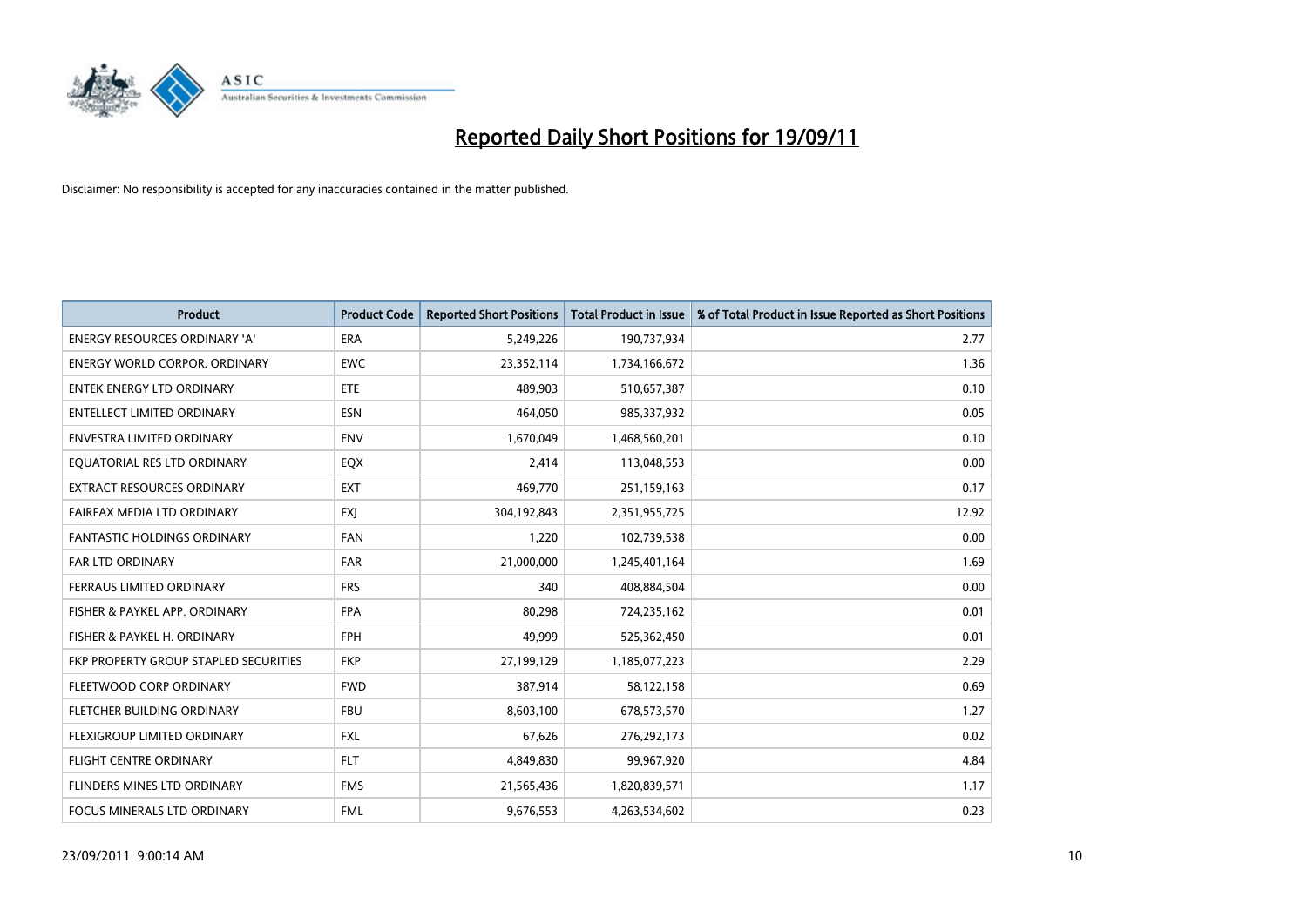

| <b>Product</b>                            | <b>Product Code</b> | <b>Reported Short Positions</b> | <b>Total Product in Issue</b> | % of Total Product in Issue Reported as Short Positions |
|-------------------------------------------|---------------------|---------------------------------|-------------------------------|---------------------------------------------------------|
| <b>FORGE GROUP LIMITED ORDINARY</b>       | FGE                 | 134,441                         | 83,429,014                    | 0.15                                                    |
| FORTE ENERGY NL ORDINARY                  | <b>FTE</b>          | 2,667,039                       | 695,589,311                   | 0.38                                                    |
| FORTESCUE METALS GRP ORDINARY             | <b>FMG</b>          | 67,754,876                      | 3,113,648,659                 | 2.14                                                    |
| <b>FOSTER'S GROUP ORDINARY</b>            | FGL                 | 11,274,969                      | 1,940,894,542                 | 0.56                                                    |
| FTD CORPORATION ORDINARY                  | <b>FTD</b>          | 8.088                           | 36,474,593                    | 0.02                                                    |
| <b>FUNTASTIC LIMITED ORDINARY</b>         | <b>FUN</b>          | 322,528                         | 340,997,682                   | 0.09                                                    |
| <b>G.U.D. HOLDINGS ORDINARY</b>           | GUD                 | 473,793                         | 70,107,387                    | 0.66                                                    |
| <b>GALAXY RESOURCES ORDINARY</b>          | <b>GXY</b>          | 2,695,044                       | 323,327,000                   | 0.83                                                    |
| <b>GEODYNAMICS LIMITED ORDINARY</b>       | GDY                 | 127,382                         | 337,084,174                   | 0.04                                                    |
| <b>GINDALBIE METALS LTD ORDINARY</b>      | GBG                 | 29,585,211                      | 1,135,565,349                 | 2.59                                                    |
| <b>GLOBAL MINING ORDINARY</b>             | <b>GMI</b>          | 8,951                           | 184,894,556                   | 0.00                                                    |
| <b>GLOUCESTER COAL ORDINARY</b>           | GCL                 | 1,391,862                       | 202,905,967                   | 0.68                                                    |
| <b>GME RESOURCES LTD ORDINARY</b>         | <b>GME</b>          | 800                             | 322,635,902                   | 0.00                                                    |
| <b>GOLD ONE INT LTD ORDINARY</b>          | GDO                 | 812,781                         | 809,003,092                   | 0.10                                                    |
| <b>GOLDEN WEST RESOURCE ORDINARY</b>      | GWR                 | 1,617                           | 192,082,567                   | 0.00                                                    |
| <b>GOODMAN FIELDER. ORDINARY</b>          | <b>GFF</b>          | 46,131,198                      | 1,380,386,438                 | 3.31                                                    |
| <b>GOODMAN GROUP STAPLED US PROHIBIT.</b> | <b>GMG</b>          | 34,839,048                      | 7,394,607,411                 | 0.45                                                    |
| <b>GPT GROUP STAPLED SEC.</b>             | <b>GPT</b>          | 16,446,024                      | 1,838,622,151                 | 0.90                                                    |
| <b>GRAINCORP LIMITED A CLASS ORDINARY</b> | <b>GNC</b>          | 1,270,927                       | 198,318,900                   | 0.62                                                    |
| <b>GRANGE RESOURCES, ORDINARY</b>         | <b>GRR</b>          | 403.084                         | 1,153,937,134                 | 0.03                                                    |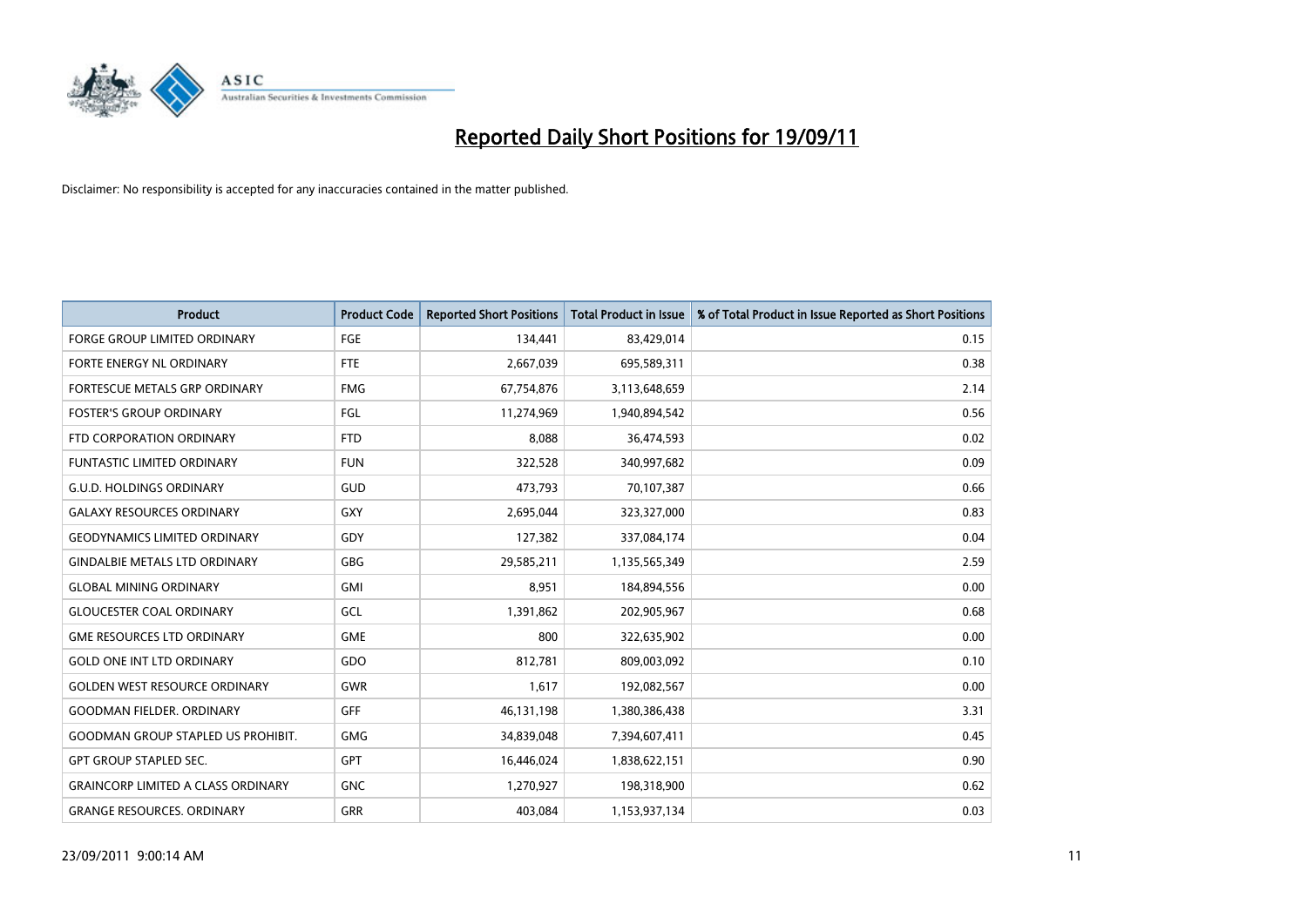

| <b>Product</b>                        | <b>Product Code</b> | <b>Reported Short Positions</b> | <b>Total Product in Issue</b> | % of Total Product in Issue Reported as Short Positions |
|---------------------------------------|---------------------|---------------------------------|-------------------------------|---------------------------------------------------------|
| <b>GREENCAP LIMITED ORDINARY</b>      | GCG                 |                                 | 262,515,385                   | 0.00                                                    |
| <b>GREENLAND MIN EN LTD ORDINARY</b>  | GGG                 | 2,211,494                       | 410,407,582                   | 0.53                                                    |
| <b>GRYPHON MINERALS LTD ORDINARY</b>  | GRY                 | 2,198,369                       | 299,922,058                   | 0.71                                                    |
| <b>GUILDFORD COAL LTD ORDINARY</b>    | <b>GUF</b>          | 2,559,091                       | 219,654,168                   | 1.17                                                    |
| <b>GUINNESS PEAT GROUP. CDI 1:1</b>   | <b>GPG</b>          | 54                              | 263,854,286                   | 0.00                                                    |
| <b>GUNNS LIMITED ORDINARY</b>         | <b>GNS</b>          | 69,791,746                      | 848,401,559                   | 8.21                                                    |
| <b>GWA GROUP LTD ORDINARY</b>         | <b>GWA</b>          | 8,523,036                       | 301,525,014                   | 2.82                                                    |
| HARVEY NORMAN ORDINARY                | <b>HVN</b>          | 58,810,579                      | 1,062,316,784                 | 5.56                                                    |
| HASTIE GROUP LIMITED ORDINARY         | <b>HST</b>          | 3,366,929                       | 1,369,040,011                 | 0.24                                                    |
| HASTINGS DIVERSIFIED STAPLED SECURITY | <b>HDF</b>          | 3,256,319                       | 530,001,072                   | 0.60                                                    |
| HEARTWARE INT INC CDI 35:1            | <b>HIN</b>          | 272,008                         | 48,598,550                    | 0.56                                                    |
| <b>HENDERSON GROUP CDI 1:1</b>        | <b>HGG</b>          | 11,456,621                      | 634,945,708                   | 1.79                                                    |
| HFA HOLDINGS LIMITED ORDINARY         | <b>HFA</b>          | 455,023                         | 117,332,831                   | 0.38                                                    |
| <b>HIGHLANDS PACIFIC ORDINARY</b>     | HIG                 | 2,613,932                       | 686,082,148                   | 0.38                                                    |
| HILLGROVE RES LTD ORDINARY            | <b>HGO</b>          | 1,272,722                       | 793,698,575                   | 0.16                                                    |
| HILLS HOLDINGS LTD ORDINARY           | HIL                 | 4,840,935                       | 249,139,016                   | 1.93                                                    |
| HORIZON OIL LIMITED ORDINARY          | <b>HZN</b>          | 14,289,493                      | 1,130,811,515                 | 1.26                                                    |
| HUNNU COAL LIMITED ORDINARY           | <b>HUN</b>          | 48,490                          | 216,565,002                   | 0.02                                                    |
| <b>IINET LIMITED ORDINARY</b>         | <b>IIN</b>          | 1,305,866                       | 152,169,119                   | 0.86                                                    |
| ILUKA RESOURCES ORDINARY              | ILU                 | 6,366,905                       | 418,700,517                   | 1.49                                                    |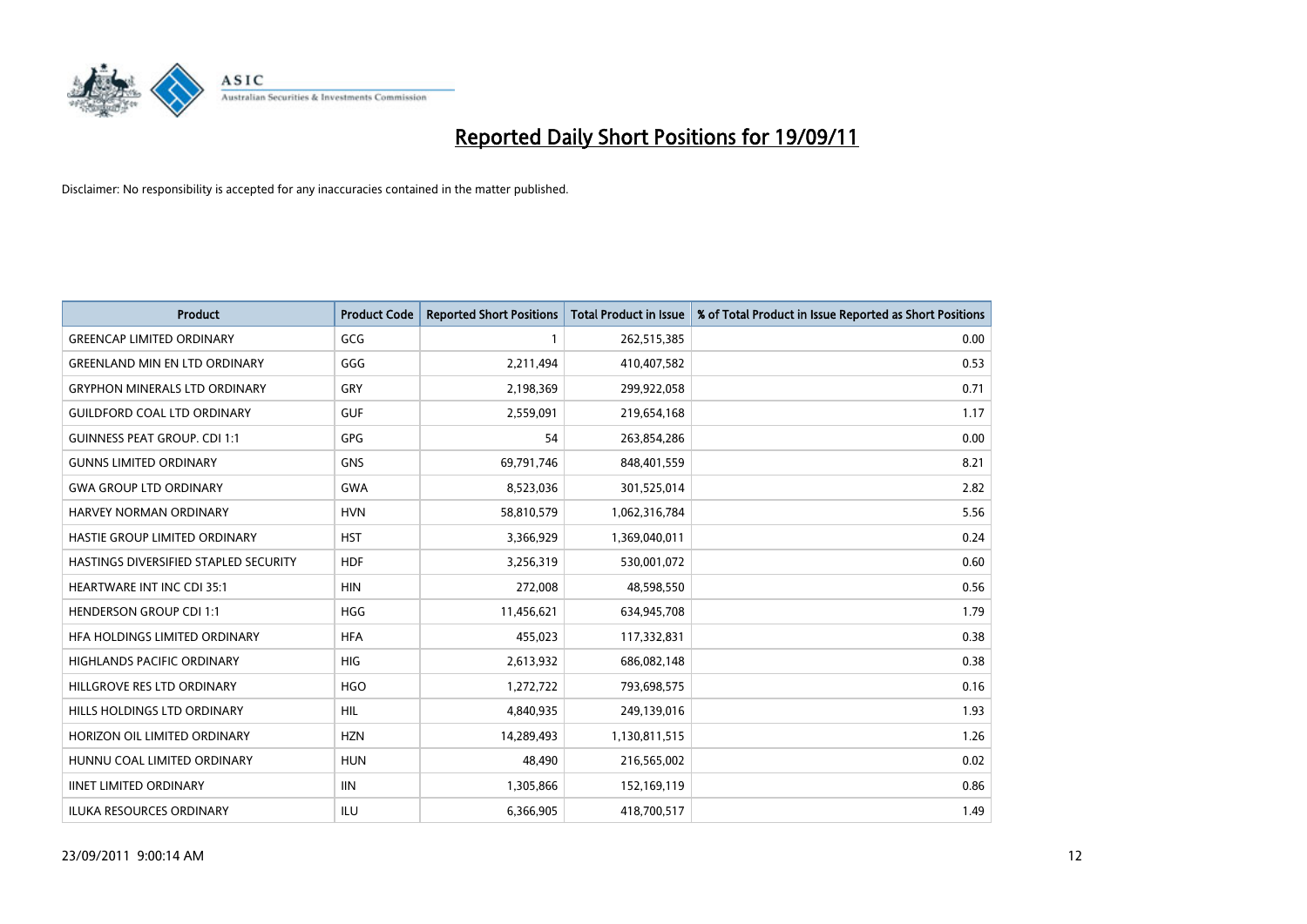

| <b>Product</b>                                | <b>Product Code</b> | <b>Reported Short Positions</b> | <b>Total Product in Issue</b> | % of Total Product in Issue Reported as Short Positions |
|-----------------------------------------------|---------------------|---------------------------------|-------------------------------|---------------------------------------------------------|
| <b>IMDEX LIMITED ORDINARY</b>                 | <b>IMD</b>          | 118,943                         | 203,405,935                   | 0.06                                                    |
| IMF (AUSTRALIA) LTD ORDINARY                  | <b>IMF</b>          | 353,627                         | 123,828,193                   | 0.28                                                    |
| <b>IMX RESOURCES LTD ORDINARY</b>             | <b>IXR</b>          | 20,000                          | 262,612,803                   | 0.01                                                    |
| <b>INCITEC PIVOT ORDINARY</b>                 | IPL                 | 1,494,975                       | 1,628,730,107                 | 0.08                                                    |
| <b>INDEPENDENCE GROUP ORDINARY</b>            | <b>IGO</b>          | 2,962,302                       | 202,907,135                   | 1.45                                                    |
| <b>INDOPHIL RESOURCES ORDINARY</b>            | <b>IRN</b>          | 2,717,907                       | 995,437,860                   | 0.28                                                    |
| <b>INDUSTREA LIMITED ORDINARY</b>             | IDL                 | 1,624,248                       | 364,733,566                   | 0.44                                                    |
| INFIGEN ENERGY STAPLED SECURITIES             | <b>IFN</b>          | 7,114,085                       | 762,265,972                   | 0.94                                                    |
| ING RE COM GROUP STAPLED SECURITIES           | <b>ILF</b>          | 9,075                           | 441,029,194                   | 0.00                                                    |
| <b>INSURANCE AUSTRALIA ORDINARY</b>           | IAG                 | 12,023,871                      | 2,079,034,021                 | 0.56                                                    |
| INT GOLDFIELDS LTD ORDINARY                   | <b>IGS</b>          | 9,042,682                       | 571,520,386                   | 1.58                                                    |
| <b>INTEGRA MINING LTD, ORDINARY</b>           | <b>IGR</b>          | 5,338,241                       | 843,493,881                   | 0.61                                                    |
| <b>INTREPID MINES ORDINARY</b>                | <b>IAU</b>          | 1,312,611                       | 522,374,199                   | 0.23                                                    |
| <b>INVESTA OFFICE FUND STAPLED SECURITIES</b> | <b>IOF</b>          | 9,775,946                       | 2,729,071,212                 | 0.35                                                    |
| <b>INVOCARE LIMITED ORDINARY</b>              | <b>IVC</b>          | 1,303,943                       | 107,912,897                   | 1.21                                                    |
| ION LIMITED ORDINARY                          | <b>ION</b>          | 164,453                         | 256,365,105                   | 0.06                                                    |
| <b>IOOF HOLDINGS LTD ORDINARY</b>             | <b>IFL</b>          | 1,027,762                       | 229,794,395                   | 0.43                                                    |
| IRESS MARKET TECH. ORDINARY                   | <b>IRE</b>          | 1,536,622                       | 127,036,010                   | 1.18                                                    |
| <b>IRON ORE HOLDINGS ORDINARY</b>             | <b>IOH</b>          | 20,025                          | 166,087,005                   | 0.01                                                    |
| ISHARES MSCI AUS 200 ISHARES MSCI AUS 200     | IOZ                 | 73,930                          | 2,400,836                     | 3.08                                                    |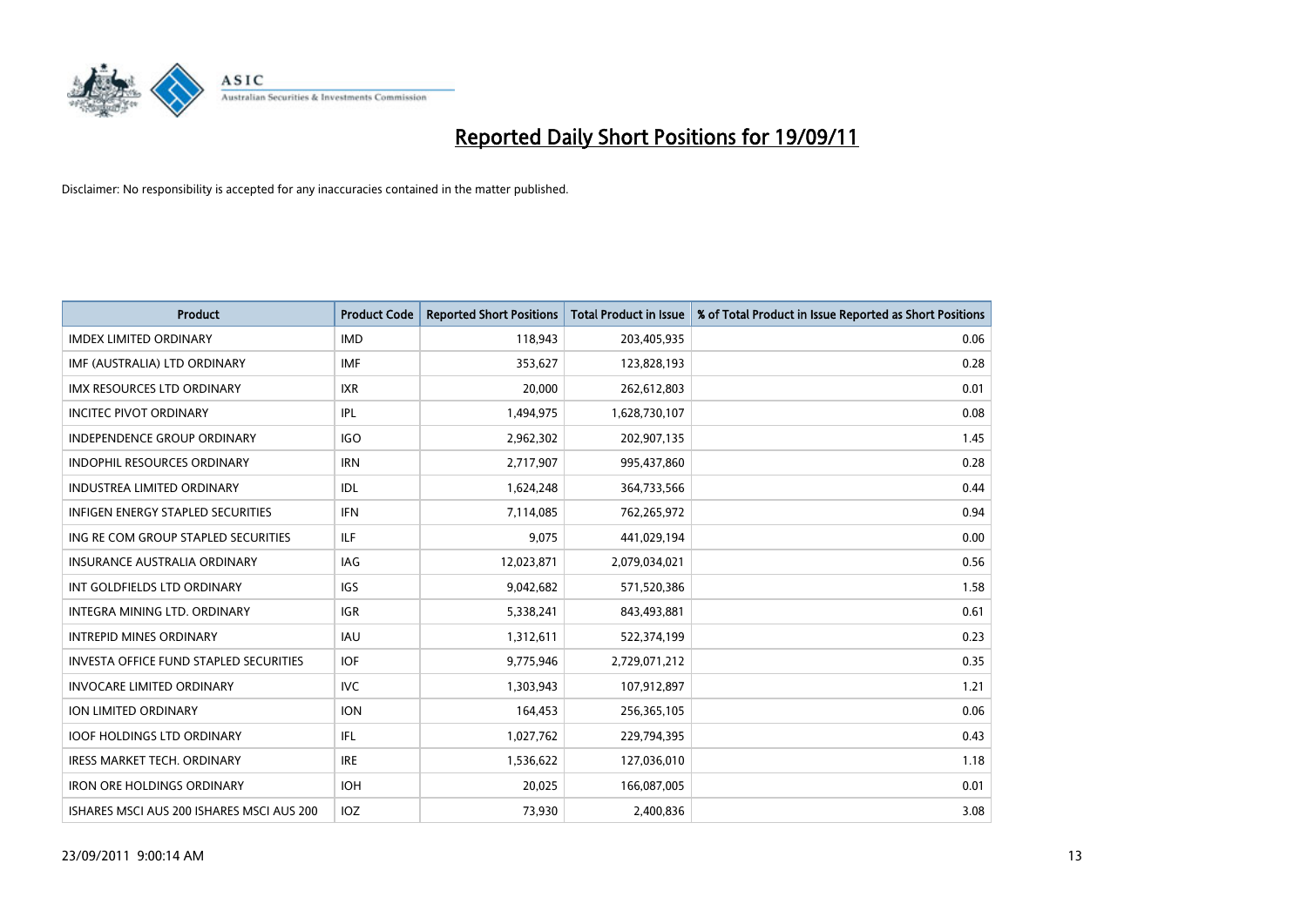

| <b>Product</b>                                  | <b>Product Code</b> | <b>Reported Short Positions</b> | <b>Total Product in Issue</b> | % of Total Product in Issue Reported as Short Positions |
|-------------------------------------------------|---------------------|---------------------------------|-------------------------------|---------------------------------------------------------|
| ISHARES MSCI EM MKTS CDI 1:1                    | IEM                 | 18.083                          | 425,700,000                   | 0.00                                                    |
| ISHARES S&P HIGH DIV ISHARES S&P HIGH DIV       | <b>IHD</b>          | 74,823                          | 2,300,931                     | 3.25                                                    |
| ISHARES SMALL ORDS ISHARES SMALL ORDS           | <b>ISO</b>          | 268,326                         | 3,901,916                     | 6.88                                                    |
| IVANHOE AUSTRALIA ORDINARY                      | <b>IVA</b>          | 445,936                         | 420,189,553                   | 0.10                                                    |
| <b>IAMES HARDIE INDUST CHESS DEPOSITARY INT</b> | <b>IHX</b>          | 28,169,614                      | 437,311,611                   | 6.40                                                    |
| <b>JAMESON RESOURCES ORDINARY</b>               | <b>JAL</b>          | 1,600,000                       | 95,828,865                    | 1.67                                                    |
| <b>JB HI-FI LIMITED ORDINARY</b>                | <b>IBH</b>          | 19,980,014                      | 98,756,791                    | 20.24                                                   |
| <b>JUPITER MINES ORDINARY</b>                   | <b>IMS</b>          | 35,669                          | 1,561,235,037                 | 0.00                                                    |
| <b>KAGARA LTD ORDINARY</b>                      | <b>KZL</b>          | 12,238,226                      | 718,068,836                   | 1.69                                                    |
| KANGAROO RES LTD ORDINARY                       | <b>KRL</b>          | 379,990                         | 3,434,430,012                 | 0.01                                                    |
| KAROON GAS AUSTRALIA ORDINARY                   | <b>KAR</b>          | 3,014,736                       | 221,420,769                   | 1.35                                                    |
| KATHMANDU HOLD LTD ORDINARY                     | <b>KMD</b>          | 1,674,923                       | 200,000,000                   | 0.83                                                    |
| <b>KEYBRIDGE CAPITAL ORDINARY</b>               | <b>KBC</b>          | 7,999                           | 172,070,564                   | 0.00                                                    |
| KIMBERLEY METALS LTD ORDINARY                   | <b>KBL</b>          | 1,820                           | 164,752,978                   | 0.00                                                    |
| KINGSGATE CONSOLID. ORDINARY                    | <b>KCN</b>          | 2,826,339                       | 135,479,823                   | 2.08                                                    |
| KINGSROSE MINING LTD ORDINARY                   | <b>KRM</b>          | 625,198                         | 267,123,726                   | 0.24                                                    |
| LEIGHTON HOLDINGS ORDINARY                      | LEI                 | 10,072,787                      | 336,515,596                   | 2.99                                                    |
| LEND LEASE GROUP UNIT/ORD STAPLED               | LLC                 | 3,587,518                       | 570,915,669                   | 0.63                                                    |
| LINC ENERGY LTD ORDINARY                        | <b>LNC</b>          | 6,218,197                       | 503,418,900                   | 1.21                                                    |
| LIQUEFIED NATURAL ORDINARY                      | <b>LNG</b>          | 370.140                         | 267,699,015                   | 0.14                                                    |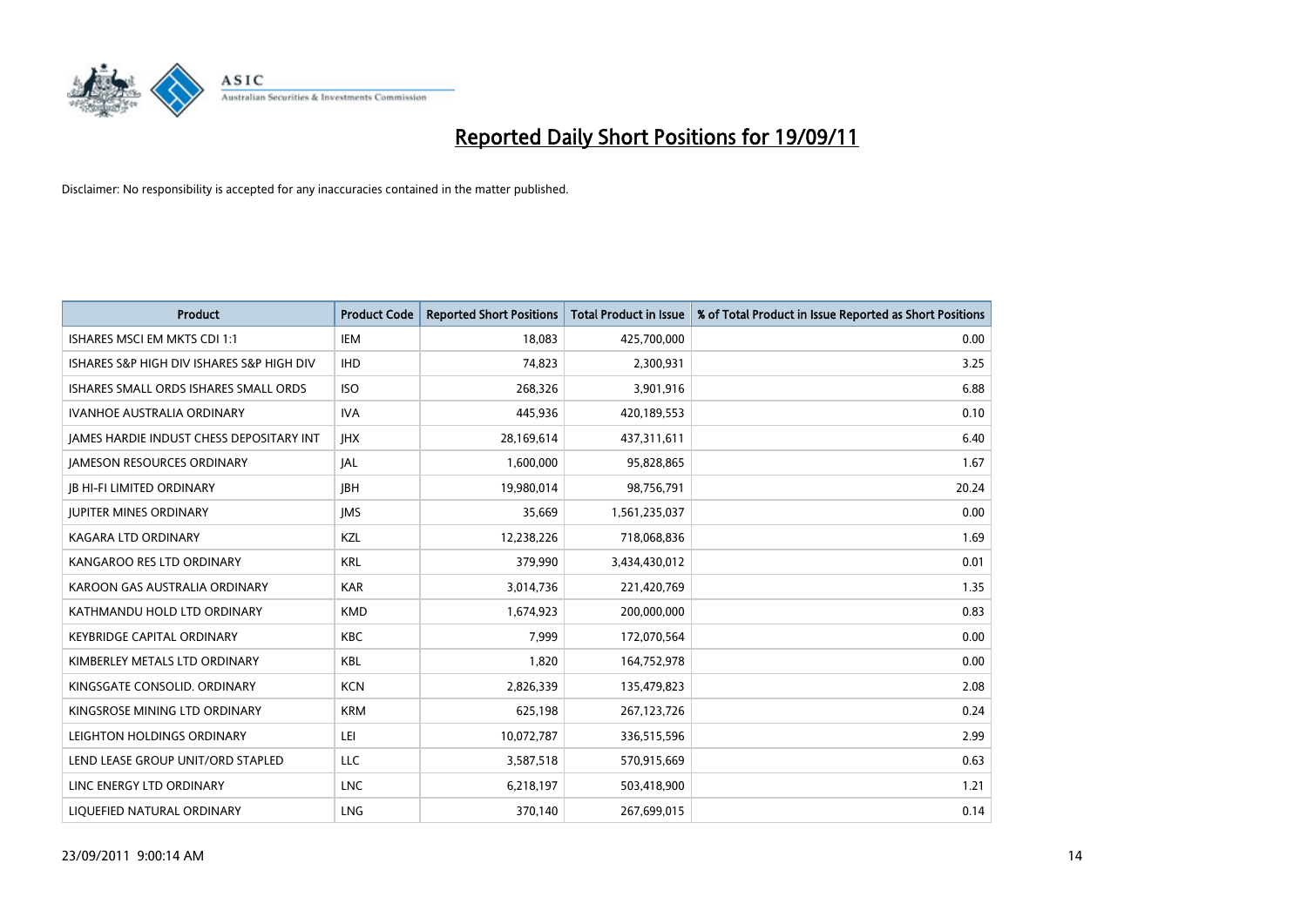

| <b>Product</b>                        | <b>Product Code</b> | <b>Reported Short Positions</b> | <b>Total Product in Issue</b> | % of Total Product in Issue Reported as Short Positions |
|---------------------------------------|---------------------|---------------------------------|-------------------------------|---------------------------------------------------------|
| LYNAS CORPORATION ORDINARY            | <b>LYC</b>          | 70,576,326                      | 1,713,846,913                 | 4.16                                                    |
| M2 TELECOMMUNICATION ORDINARY         | <b>MTU</b>          | 124,565                         | 123,731,285                   | 0.10                                                    |
| <b>MACA LIMITED ORDINARY</b>          | <b>MLD</b>          | 74,302                          | 150,000,000                   | 0.05                                                    |
| MACARTHUR COAL ORDINARY               | <b>MCC</b>          | 675,888                         | 302,092,343                   | 0.21                                                    |
| <b>MACMAHON HOLDINGS ORDINARY</b>     | <b>MAH</b>          | 5,481,571                       | 738,631,705                   | 0.74                                                    |
| MACQ ATLAS ROADS GRP ORDINARY STAPLED | <b>MOA</b>          | 11,330,474                      | 464,279,594                   | 2.43                                                    |
| MACQUARIE GROUP LTD ORDINARY          | <b>MOG</b>          | 5,358,116                       | 348,285,032                   | 1.50                                                    |
| MAP GROUP STAPLED US PROHIBIT.        | <b>MAP</b>          | 6,135,203                       | 1,861,210,782                 | 0.30                                                    |
| <b>MATRIX C &amp; E LTD ORDINARY</b>  | <b>MCE</b>          | 273,828                         | 77,081,507                    | 0.35                                                    |
| MCMILLAN SHAKESPEARE ORDINARY         | <b>MMS</b>          | 111,144                         | 68,276,977                    | 0.16                                                    |
| MCPHERSON'S LTD ORDINARY              | <b>MCP</b>          | 212,510                         | 72,401,758                    | 0.29                                                    |
| MEDUSA MINING LTD ORDINARY            | <b>MML</b>          | 1,349,754                       | 188,827,911                   | 0.70                                                    |
| MELBOURNE IT LIMITED ORDINARY         | <b>MLB</b>          | 136,142                         | 80,662,621                    | 0.17                                                    |
| MEO AUSTRALIA LTD ORDINARY            | <b>MEO</b>          | 1,121,704                       | 539,913,260                   | 0.21                                                    |
| <b>MERMAID MARINE ORDINARY</b>        | <b>MRM</b>          | 1,683,664                       | 216,056,075                   | 0.78                                                    |
| MESOBLAST LIMITED ORDINARY            | <b>MSB</b>          | 5,015,192                       | 280,425,258                   | 1.77                                                    |
| METALS X LIMITED ORDINARY             | <b>MLX</b>          | 326,940                         | 1,348,673,470                 | 0.03                                                    |
| METCASH LIMITED ORDINARY              | <b>MTS</b>          | 33,891,709                      | 770,720,699                   | 4.38                                                    |
| METGASCO LIMITED ORDINARY             | <b>MEL</b>          | 365,227                         | 337,396,221                   | 0.11                                                    |
| METMINCO LIMITED ORDINARY             | <b>MNC</b>          | 1,315,626                       | 1,462,616,146                 | 0.10                                                    |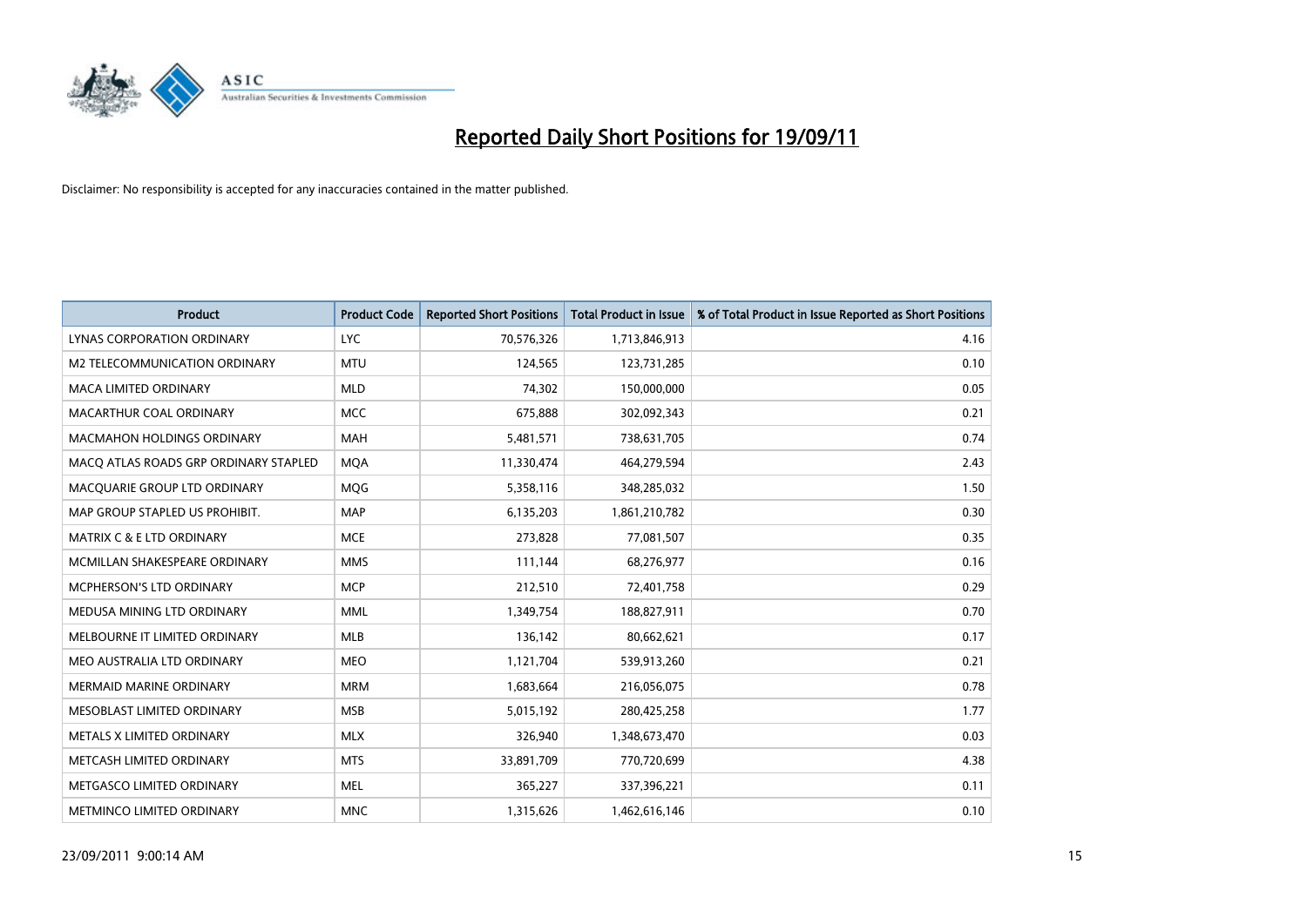

| <b>Product</b>                     | <b>Product Code</b> | <b>Reported Short Positions</b> | <b>Total Product in Issue</b> | % of Total Product in Issue Reported as Short Positions |
|------------------------------------|---------------------|---------------------------------|-------------------------------|---------------------------------------------------------|
| METROCOAL LIMITED ORDINARY         | <b>MTE</b>          | 300,000                         | 98,773,663                    | 0.30                                                    |
| MHM METALS LIMITED ORDINARY        | <b>MHM</b>          | 199,758                         | 102,252,570                   | 0.20                                                    |
| MICLYN EXP OFFSHR ORDINARY         | <b>MIO</b>          | 350,438                         | 274,618,684                   | 0.13                                                    |
| MINARA RESOURCES ORDINARY          | <b>MRE</b>          | 9,972,582                       | 1,169,424,487                 | 0.86                                                    |
| MINCOR RESOURCES NL ORDINARY       | <b>MCR</b>          | 1,414,487                       | 197,740,804                   | 0.71                                                    |
| MINEMAKERS LIMITED ORDINARY        | <b>MAK</b>          | 44.227                          | 227,003,950                   | 0.02                                                    |
| MINERAL DEPOSITS ORDINARY          | <b>MDL</b>          | 341,787                         | 83,538,786                    | 0.40                                                    |
| MINERAL RESOURCES. ORDINARY        | <b>MIN</b>          | 952,724                         | 183,778,017                   | 0.52                                                    |
| MIRABELA NICKEL LTD ORDINARY       | <b>MBN</b>          | 16,131,789                      | 491,781,237                   | 3.29                                                    |
| MIRVAC GROUP STAPLED SECURITIES    | <b>MGR</b>          | 44,605,675                      | 3,416,924,188                 | 1.28                                                    |
| MOLOPO ENERGY LTD ORDINARY         | <b>MPO</b>          | 1,587,397                       | 245,579,810                   | 0.64                                                    |
| <b>MONADELPHOUS GROUP ORDINARY</b> | <b>MND</b>          | 820,666                         | 88,651,827                    | 0.92                                                    |
| MORTGAGE CHOICE LTD ORDINARY       | <b>MOC</b>          | 177,693                         | 119,948,255                   | 0.15                                                    |
| <b>MOUNT GIBSON IRON ORDINARY</b>  | <b>MGX</b>          | 11,337,067                      | 1,082,570,693                 | 1.03                                                    |
| MSF SUGAR LIMITED ORDINARY         | <b>MSF</b>          | 9,900                           | 69,165,378                    | 0.01                                                    |
| MULTIPLEX SITES SITES              | <b>MXUPA</b>        | 22                              | 4,500,000                     | 0.00                                                    |
| MURCHISON METALS LTD ORDINARY      | <b>MMX</b>          | 14,205,770                      | 437,354,555                   | 3.25                                                    |
| MYER HOLDINGS LTD ORDINARY         | <b>MYR</b>          | 54,955,461                      | 583,147,884                   | 9.42                                                    |
| <b>MYSTATE LIMITED ORDINARY</b>    | <b>MYS</b>          | 1,400                           | 67,463,454                    | 0.00                                                    |
| NANOSONICS LIMITED ORDINARY        | <b>NAN</b>          | 18,132                          | 230,490,585                   | 0.01                                                    |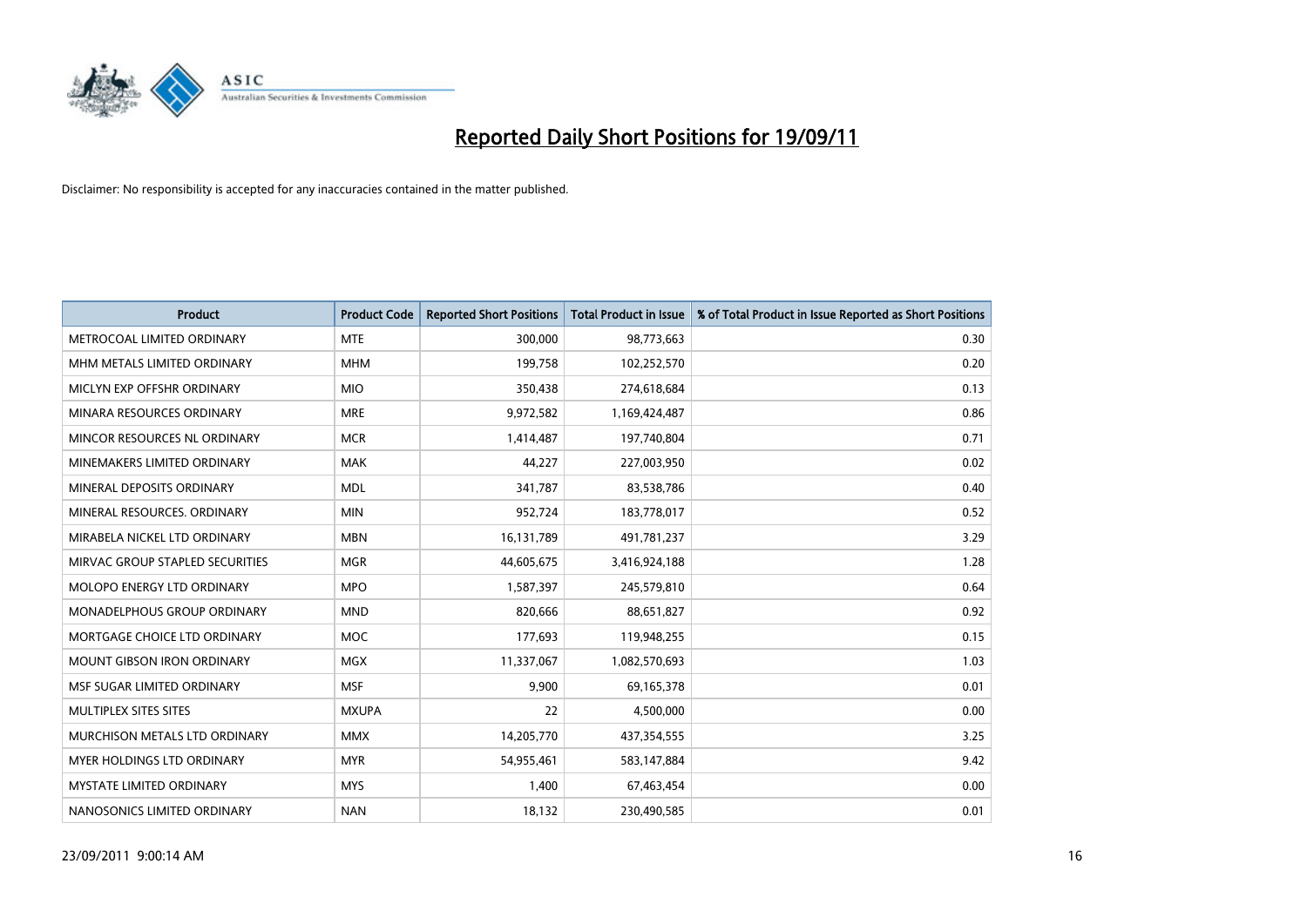

| <b>Product</b>                | <b>Product Code</b> | <b>Reported Short Positions</b> | <b>Total Product in Issue</b> | % of Total Product in Issue Reported as Short Positions |
|-------------------------------|---------------------|---------------------------------|-------------------------------|---------------------------------------------------------|
| NATIONAL AUST, BANK ORDINARY  | <b>NAB</b>          | 19,158,500                      | 2,201,147,145                 | 0.85                                                    |
| NATURAL FUEL LIMITED ORDINARY | <b>NFL</b>          |                                 | 1,121,912                     | 0.00                                                    |
| NAVITAS LIMITED ORDINARY      | <b>NVT</b>          | 3,114,646                       | 375,230,115                   | 0.82                                                    |
| NEPTUNE MARINE ORDINARY       | <b>NMS</b>          | 182,253                         | 1,748,545,632                 | 0.01                                                    |
| NEW HOPE CORPORATION ORDINARY | <b>NHC</b>          | 200,557                         | 830,230,549                   | 0.02                                                    |
| NEWCREST MINING ORDINARY      | <b>NCM</b>          | 2,296,891                       | 765,000,000                   | 0.26                                                    |
| NEWS CORP A NON-VOTING CDI    | <b>NWSLV</b>        | 4,489,430                       | 1,817,263,842                 | 0.25                                                    |
| NEWS CORP B VOTING CDI        | <b>NWS</b>          | 6,285,121                       | 798,520,953                   | 0.77                                                    |
| NEXBIS LIMITED ORDINARY       | <b>NBS</b>          | 63,733                          | 798,356,704                   | 0.01                                                    |
| NEXTDC LIMITED ORDINARY       | <b>NXT</b>          | 22,857                          | 112,104,986                   | 0.02                                                    |
| NEXUS ENERGY LIMITED ORDINARY | <b>NXS</b>          | 3,548,585                       | 1,326,697,820                 | 0.26                                                    |
| NIB HOLDINGS LIMITED ORDINARY | <b>NHF</b>          | 104,911                         | 466,733,110                   | 0.02                                                    |
| NICK SCALI LIMITED ORDINARY   | <b>NCK</b>          | 40,846                          | 81,000,000                    | 0.05                                                    |
| NIDO PETROLEUM ORDINARY       | <b>NDO</b>          | 1,408,961                       | 1,389,163,151                 | 0.10                                                    |
| NOBLE MINERAL RES ORDINARY    | <b>NMG</b>          | 1,435,239                       | 460,308,567                   | 0.32                                                    |
| NORTHERN IRON LTD ORDINARY    | <b>NFE</b>          | 935,174                         | 336,084,863                   | 0.28                                                    |
| NRW HOLDINGS LIMITED ORDINARY | <b>NWH</b>          | 602,840                         | 278,888,011                   | 0.20                                                    |
| NUCOAL RESOURCES NL ORDINARY  | <b>NCR</b>          | 74,700                          | 437,193,340                   | 0.02                                                    |
| NUFARM LIMITED ORDINARY       | <b>NUF</b>          | 4,622,471                       | 261,833,005                   | 1.76                                                    |
| OAKTON LIMITED ORDINARY       | <b>OKN</b>          | 636,518                         | 93,800,235                    | 0.67                                                    |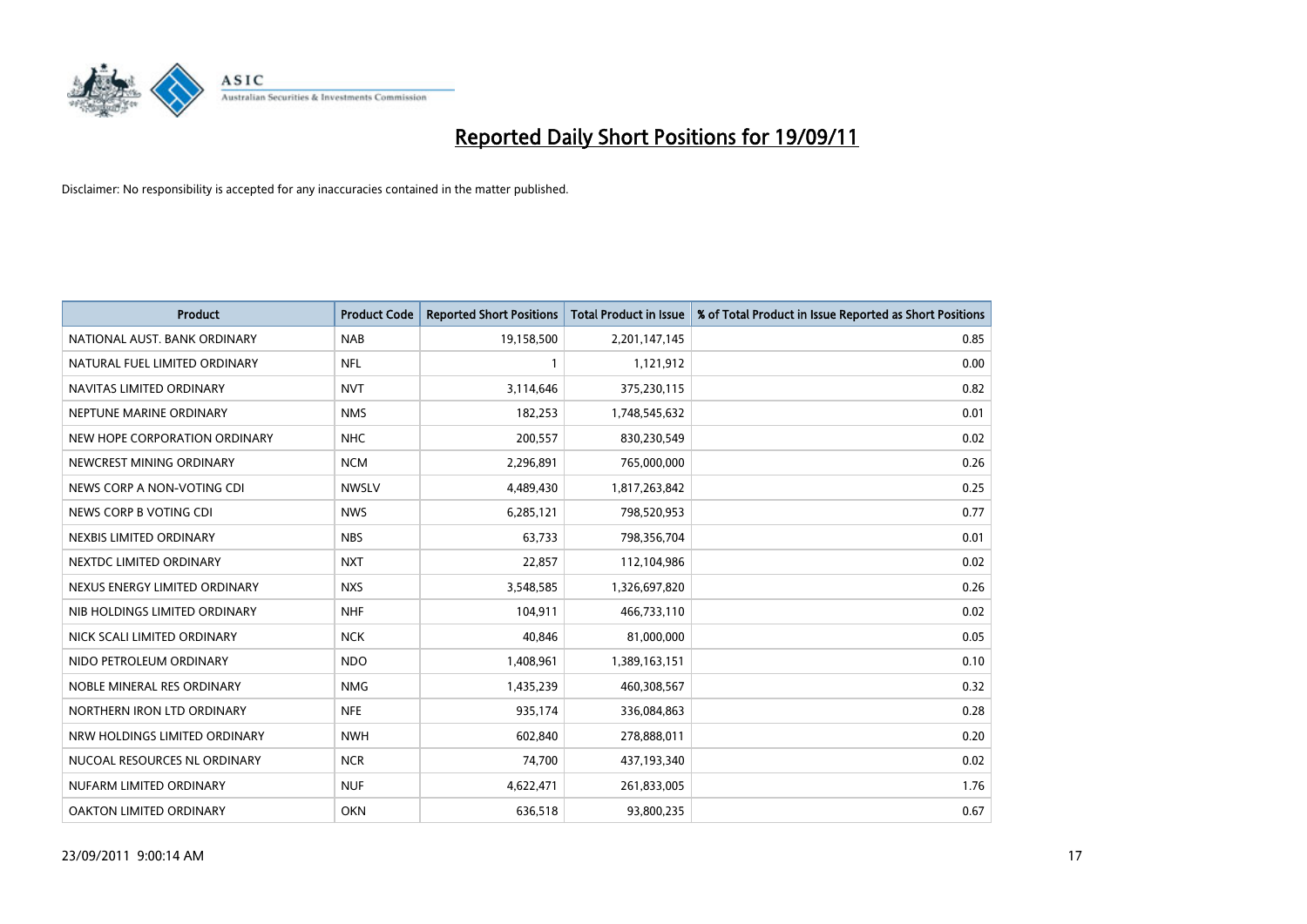

| <b>Product</b>                        | <b>Product Code</b> | <b>Reported Short Positions</b> | <b>Total Product in Issue</b> | % of Total Product in Issue Reported as Short Positions |
|---------------------------------------|---------------------|---------------------------------|-------------------------------|---------------------------------------------------------|
| OCEANAGOLD CORP. CHESS DEPOSITARY INT | <b>OGC</b>          | 960,471                         | 262,600,385                   | 0.35                                                    |
| OCEANIA CAPITAL LTD ORDINARY          | <b>OCP</b>          | 2,500                           | 91,921,295                    | 0.00                                                    |
| OIL SEARCH LTD ORDINARY               | OSH                 | 9,893,293                       | 1,320,648,378                 | 0.72                                                    |
| OM HOLDINGS LIMITED ORDINARY          | <b>OMH</b>          | 10,532,132                      | 504,105,150                   | 2.09                                                    |
| <b>ONESTEEL LIMITED ORDINARY</b>      | OST                 | 21,811,943                      | 1,338,106,652                 | 1.65                                                    |
| ORICA LIMITED ORDINARY                | ORI                 | 2,192,793                       | 363,966,570                   | 0.59                                                    |
| ORIGIN ENERGY ORDINARY                | <b>ORG</b>          | 9,931,983                       | 1,065,449,259                 | 0.91                                                    |
| OROCOBRE LIMITED ORDINARY             | <b>ORE</b>          | 213,306                         | 103,195,029                   | 0.20                                                    |
| OROTONGROUP LIMITED ORDINARY          | <b>ORL</b>          | 175,386                         | 40,880,902                    | 0.42                                                    |
| OTTO ENERGY LIMITED ORDINARY          | <b>OEL</b>          | 109,204                         | 1,138,290,071                 | 0.01                                                    |
| OZ MINERALS ORDINARY                  | OZL                 | 7,501,149                       | 323,877,514                   | 2.31                                                    |
| PACIFIC BRANDS ORDINARY               | <b>PBG</b>          | 8,504,518                       | 931,386,248                   | 0.91                                                    |
| PALADIN ENERGY LTD ORDINARY           | <b>PDN</b>          | 15,319,663                      | 778,525,732                   | 1.96                                                    |
| PANAUST LIMITED ORDINARY              | <b>PNA</b>          | 8,480,123                       | 593,867,443                   | 1.42                                                    |
| PANORAMIC RESOURCES ORDINARY          | PAN                 | 1,283,416                       | 207,050,710                   | 0.60                                                    |
| PAPERLINX LIMITED ORDINARY            | <b>PPX</b>          | 6,742,044                       | 609,280,761                   | 1.11                                                    |
| PAPILLON RES LTD ORDINARY             | PIR                 | 510,324                         | 207,979,519                   | 0.24                                                    |
| PATTIES FOODS LTD ORDINARY            | PFL                 |                                 | 138,989,223                   | 0.00                                                    |
| PEAK RESOURCES ORDINARY               | <b>PEK</b>          | 103,783                         | 155,979,643                   | 0.07                                                    |
| PEET LIMITED ORDINARY                 | <b>PPC</b>          | 97,878                          | 318,038,544                   | 0.02                                                    |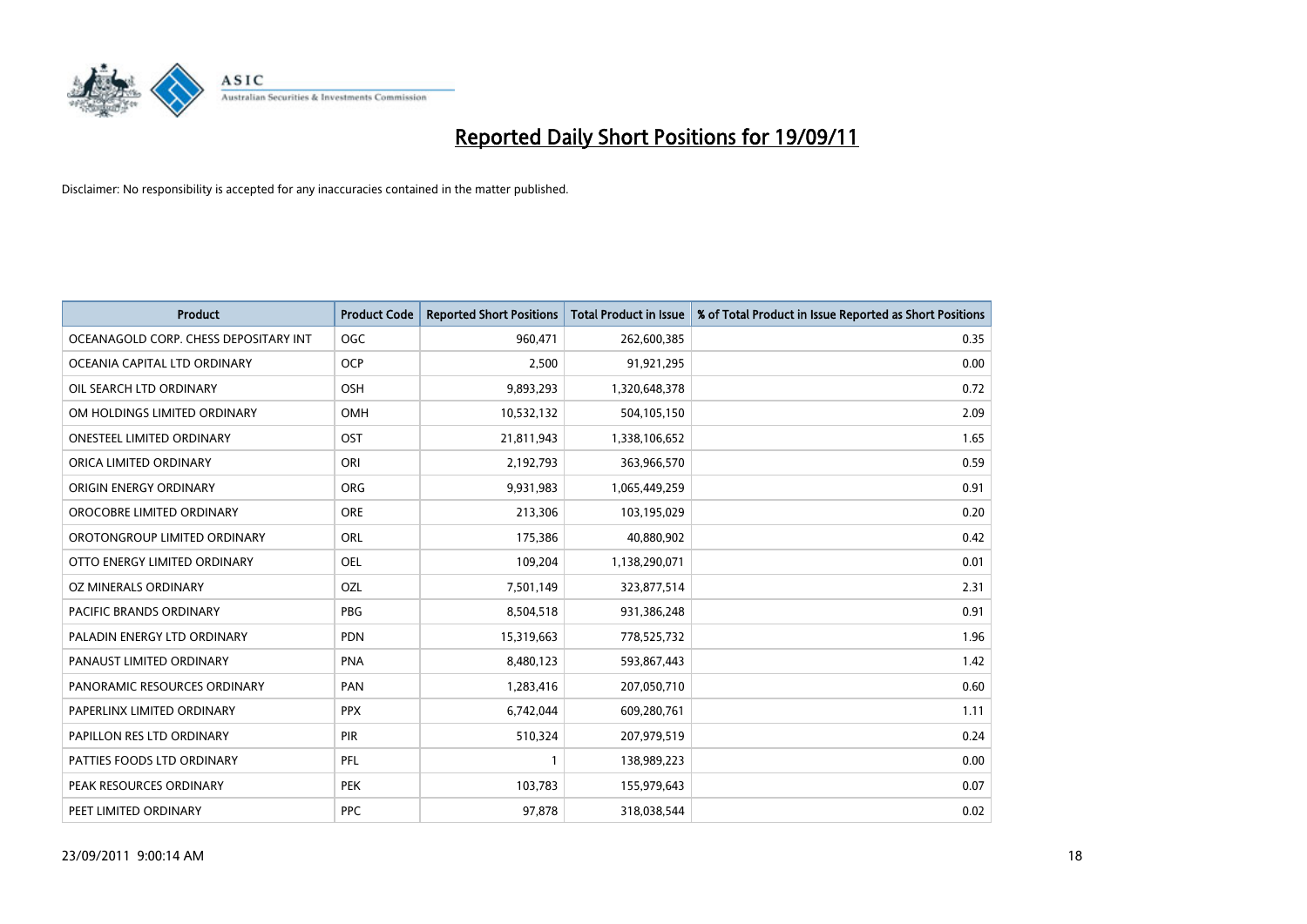

| <b>Product</b>                 | <b>Product Code</b> | <b>Reported Short Positions</b> | <b>Total Product in Issue</b> | % of Total Product in Issue Reported as Short Positions |
|--------------------------------|---------------------|---------------------------------|-------------------------------|---------------------------------------------------------|
| PENINSULA ENERGY LTD ORDINARY  | <b>PEN</b>          | 1,493,377                       | 2,125,490,443                 | 0.07                                                    |
| PERILYA LIMITED ORDINARY       | <b>PEM</b>          | 429,134                         | 526,075,563                   | 0.09                                                    |
| PERPETUAL LIMITED ORDINARY     | <b>PPT</b>          | 3,023,369                       | 44,692,304                    | 6.76                                                    |
| PERSEUS MINING LTD ORDINARY    | PRU                 | 3,242,852                       | 426,467,088                   | 0.75                                                    |
| PETSEC ENERGY ORDINARY         | <b>PSA</b>          | 223,332                         | 231,283,622                   | 0.10                                                    |
| PHARMAXIS LTD ORDINARY         | <b>PXS</b>          | 2,015,565                       | 229,116,309                   | 0.88                                                    |
| PHOTON GROUP LTD ORDINARY      | PGA                 | 250,510                         | 1,540,886,866                 | 0.02                                                    |
| PLATINUM ASSET ORDINARY        | <b>PTM</b>          | 8,445,271                       | 561,347,878                   | 1.51                                                    |
| PLATINUM AUSTRALIA ORDINARY    | <b>PLA</b>          | 5,275,197                       | 417,130,039                   | 1.27                                                    |
| PLATINUM CAPITAL LTD ORDINARY  | <b>PMC</b>          |                                 | 165,728,416                   | 0.00                                                    |
| PMP LIMITED ORDINARY           | <b>PMP</b>          | 8,335                           | 329,842,473                   | 0.00                                                    |
| PORT BOUVARD LIMITED ORDINARY  | PBD                 | 6,754                           | 593,868,295                   | 0.00                                                    |
| PREMIER INVESTMENTS ORDINARY   | <b>PMV</b>          | 239,022                         | 155,062,831                   | 0.16                                                    |
| PRIMA BIOMED LTD ORDINARY      | PRR                 | 1,600,000                       | 1,008,596,205                 | 0.16                                                    |
| PRIMARY HEALTH CARE ORDINARY   | <b>PRY</b>          | 10,779,183                      | 497,469,803                   | 2.17                                                    |
| PRIME MEDIA GRP LTD ORDINARY   | <b>PRT</b>          | 19,105                          | 366,330,303                   | 0.01                                                    |
| PROGEN PHARMACEUTIC ORDINARY   | PGL                 | 151,596                         | 24,709,097                    | 0.61                                                    |
| PROGRAMMED ORDINARY            | <b>PRG</b>          | 730,831                         | 118,169,908                   | 0.62                                                    |
| PSIVIDA CORP CDI 1:1           | <b>PVA</b>          | 16,878                          | 8,737,186                     | 0.19                                                    |
| <b>QANTAS AIRWAYS ORDINARY</b> | QAN                 | 31,494,340                      | 2,265,123,620                 | 1.39                                                    |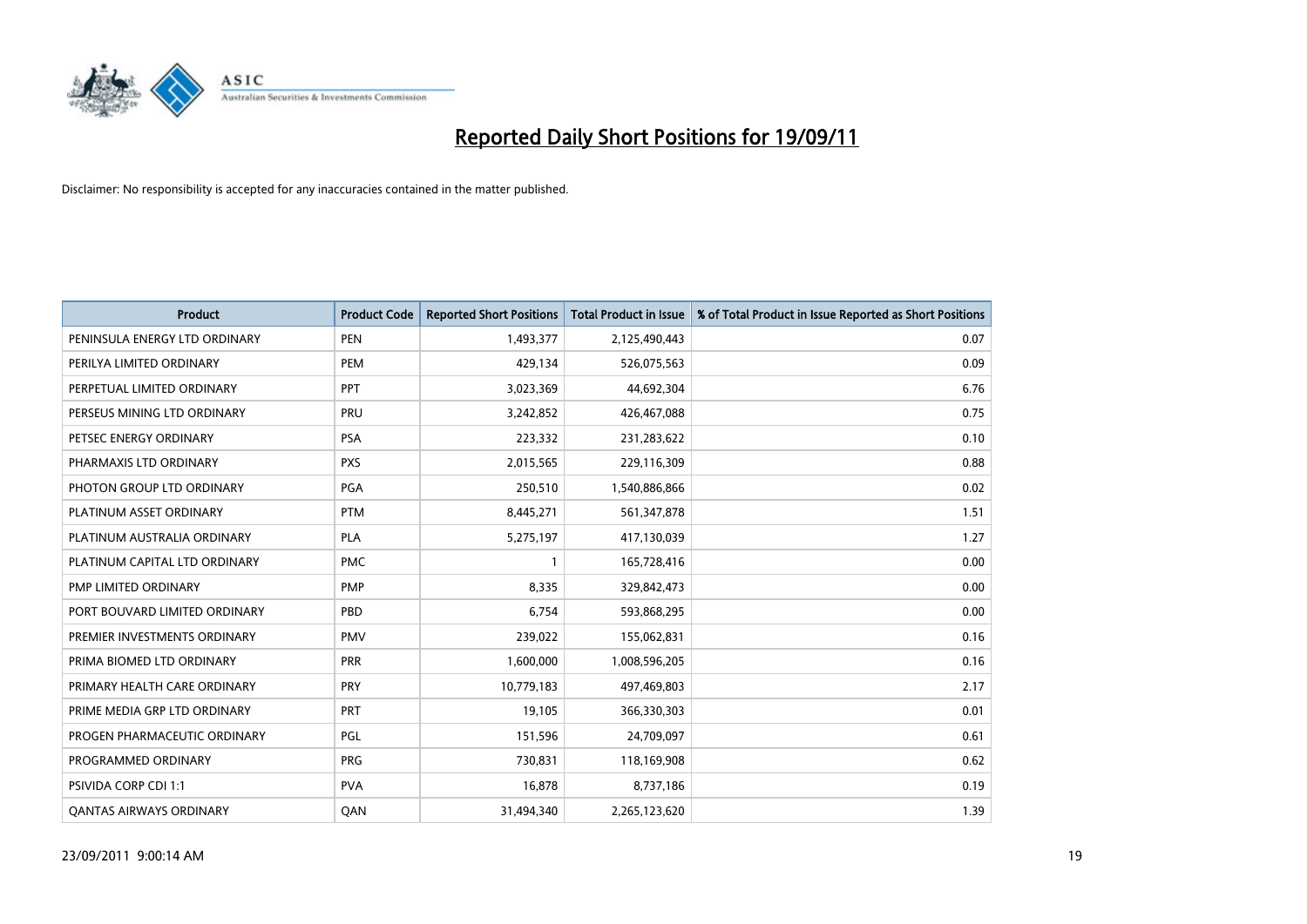

| <b>Product</b>                      | <b>Product Code</b> | <b>Reported Short Positions</b> | <b>Total Product in Issue</b> | % of Total Product in Issue Reported as Short Positions |
|-------------------------------------|---------------------|---------------------------------|-------------------------------|---------------------------------------------------------|
| OBE INSURANCE GROUP ORDINARY        | <b>OBE</b>          | 27,296,882                      | 1,092,654,587                 | 2.47                                                    |
| OR NATIONAL LIMITED ORDINARY        | <b>ORN</b>          | 23,222,091                      | 2,440,000,000                 | 0.94                                                    |
| <b>QUBE LOGISTICS HLDG ORDINARY</b> | QUB                 | 1,395,908                       | 801,927,594                   | 0.17                                                    |
| RAMELIUS RESOURCES ORDINARY         | <b>RMS</b>          | 58,445                          | 291,767,215                   | 0.02                                                    |
| RAMSAY HEALTH CARE ORDINARY         | <b>RHC</b>          | 1,171,979                       | 202,081,252                   | 0.56                                                    |
| <b>RCR TOMLINSON ORDINARY</b>       | <b>RCR</b>          | 77,111                          | 132,010,172                   | 0.06                                                    |
| <b>REA GROUP ORDINARY</b>           | <b>REA</b>          | 395,421                         | 130,401,680                   | 0.30                                                    |
| RECKON LIMITED ORDINARY             | <b>RKN</b>          | 831,788                         | 133,384,060                   | 0.62                                                    |
| <b>RED FORK ENERGY ORDINARY</b>     | <b>RFE</b>          | 7,696                           | 269,769,853                   | 0.00                                                    |
| REDBANK ENERGY LTD ORDINARY         | AEJ                 | 19                              | 786,287                       | 0.00                                                    |
| REED RESOURCES LTD ORDINARY         | <b>RDR</b>          | 309,221                         | 264,742,501                   | 0.12                                                    |
| <b>REGIS RESOURCES ORDINARY</b>     | <b>RRL</b>          | 1,649,862                       | 433,353,680                   | 0.38                                                    |
| RESMED INC CDI 10:1                 | <b>RMD</b>          | 6,092,186                       | 1,556,242,300                 | 0.39                                                    |
| RESOLUTE MINING ORDINARY            | <b>RSG</b>          | 3,124,788                       | 468,608,774                   | 0.65                                                    |
| <b>RESOURCE GENERATION ORDINARY</b> | <b>RES</b>          | 368,311                         | 262,895,652                   | 0.14                                                    |
| RETAIL FOOD GROUP ORDINARY          | <b>RFG</b>          | 40,641                          | 108,219,282                   | 0.04                                                    |
| REVERSE CORP LIMITED ORDINARY       | <b>REF</b>          | 25,141                          | 92,382,175                    | 0.03                                                    |
| REX MINERALS LIMITED ORDINARY       | <b>RXM</b>          | 1,182,813                       | 153,635,519                   | 0.76                                                    |
| RHG LIMITED ORDINARY                | <b>RHG</b>          | 1,029,503                       | 308,483,177                   | 0.33                                                    |
| RIALTO ENERGY ORDINARY              | <b>RIA</b>          | 515,812                         | 375,006,264                   | 0.14                                                    |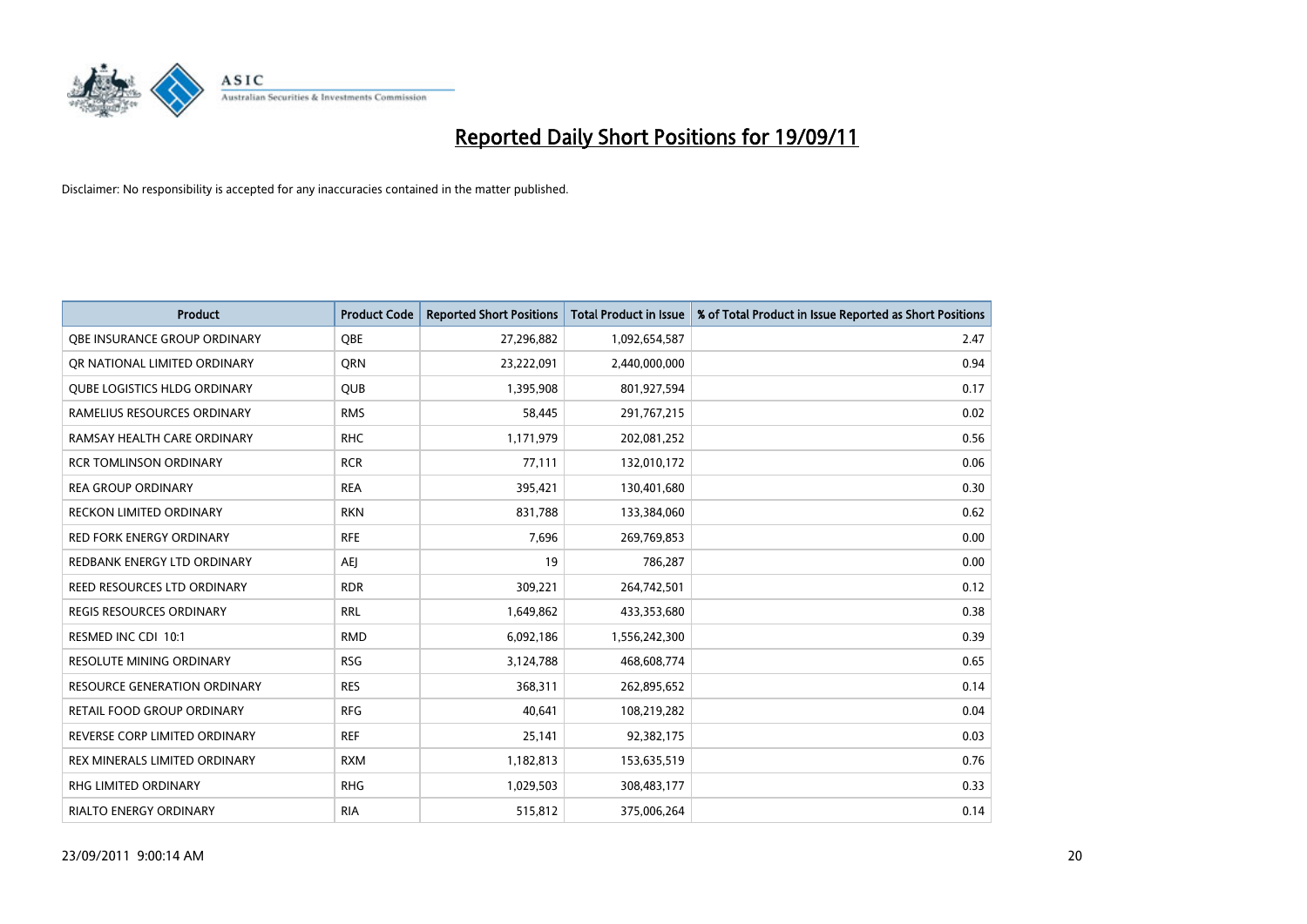

| <b>Product</b>                     | <b>Product Code</b> | <b>Reported Short Positions</b> | <b>Total Product in Issue</b> | % of Total Product in Issue Reported as Short Positions |
|------------------------------------|---------------------|---------------------------------|-------------------------------|---------------------------------------------------------|
| <b>RIDLEY CORPORATION ORDINARY</b> | <b>RIC</b>          | 509,655                         | 307,817,071                   | 0.17                                                    |
| RIO TINTO LIMITED ORDINARY         | <b>RIO</b>          | 19,714,316                      | 435,758,720                   | 4.51                                                    |
| <b>RIVERCITY MOTORWAY STAPLED</b>  | <b>RCY</b>          | 132,000                         | 957,010,115                   | 0.01                                                    |
| ROBUST RESOURCES ORDINARY          | <b>ROL</b>          | 1,133,126                       | 84,944,097                    | 1.33                                                    |
| ROC OIL COMPANY ORDINARY           | <b>ROC</b>          | 1,709,008                       | 713,254,560                   | 0.24                                                    |
| ROYAL WOLF HOLDINGS ORDINARY       | <b>RWH</b>          | 31,462                          | 100,387,052                   | 0.03                                                    |
| SAI GLOBAL LIMITED ORDINARY        | SAI                 | 1,976,991                       | 200,048,605                   | 0.97                                                    |
| SALMAT LIMITED ORDINARY            | <b>SLM</b>          | 1,061,050                       | 159,784,049                   | 0.66                                                    |
| SAMSON OIL & GAS LTD ORDINARY      | SSN                 | 92,880                          | 1,748,724,309                 | 0.01                                                    |
| SANDFIRE RESOURCES ORDINARY        | <b>SFR</b>          | 1,944,378                       | 149,919,969                   | 1.28                                                    |
| <b>SANTOS LTD ORDINARY</b>         | <b>STO</b>          | 18, 167, 222                    | 878,131,190                   | 2.04                                                    |
| SARACEN MINERAL ORDINARY           | SAR                 | 866,790                         | 492,251,415                   | 0.18                                                    |
| SEDGMAN LIMITED ORDINARY           | <b>SDM</b>          | 402,815                         | 209,752,689                   | 0.19                                                    |
| <b>SEEK LIMITED ORDINARY</b>       | <b>SEK</b>          | 18,680,802                      | 337,079,207                   | 5.52                                                    |
| SELECT HARVESTS ORDINARY           | SHV                 | 419,021                         | 56,226,960                    | 0.75                                                    |
| SENETAS CORPORATION ORDINARY       | <b>SEN</b>          | 756,999                         | 463,105,195                   | 0.16                                                    |
| SENEX ENERGY LIMITED ORDINARY      | SXY                 | 400,000                         | 760,722,223                   | 0.05                                                    |
| SERVCORP LIMITED ORDINARY          | SRV                 | 47,636                          | 98,440,807                    | 0.05                                                    |
| SERVICE STREAM ORDINARY            | <b>SSM</b>          | 344,663                         | 283,418,867                   | 0.12                                                    |
| SEVEN GROUP HOLDINGS ORDINARY      | <b>SVW</b>          | 576,162                         | 306,410,281                   | 0.17                                                    |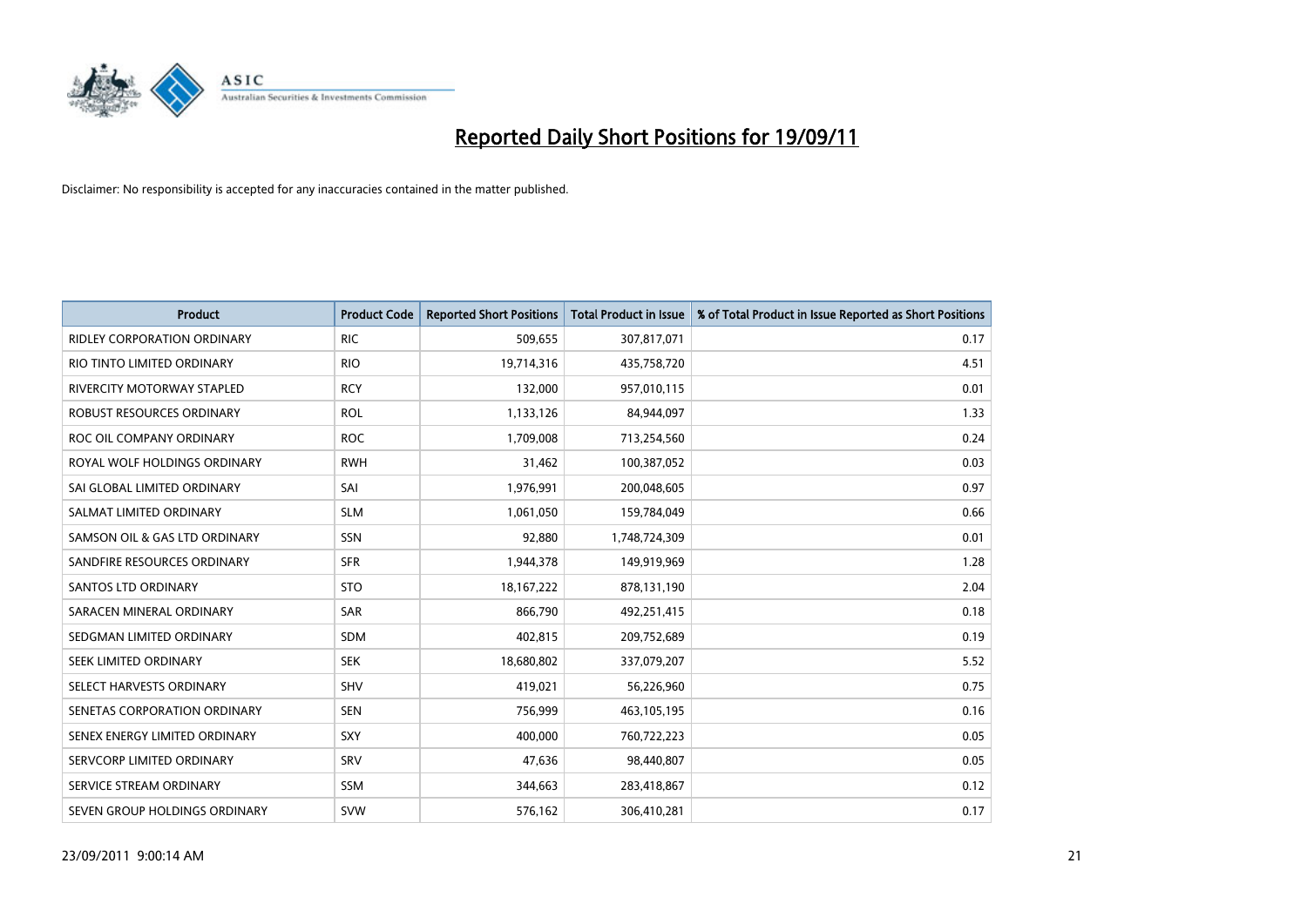

| <b>Product</b>                           | <b>Product Code</b> | <b>Reported Short Positions</b> | <b>Total Product in Issue</b> | % of Total Product in Issue Reported as Short Positions |
|------------------------------------------|---------------------|---------------------------------|-------------------------------|---------------------------------------------------------|
| SEVEN WEST MEDIA LTD ORDINARY            | <b>SWM</b>          | 1,180,530                       | 610,327,899                   | 0.19                                                    |
| SIGMA PHARMACEUTICAL ORDINARY            | <b>SIP</b>          | 13,092,878                      | 1,178,626,572                 | 1.11                                                    |
| SILEX SYSTEMS ORDINARY                   | <b>SLX</b>          | 581,152                         | 170,133,997                   | 0.33                                                    |
| SILVER LAKE RESOURCE ORDINARY            | <b>SLR</b>          | 73,907                          | 178,922,838                   | 0.03                                                    |
| SIMS METAL MGMT LTD ORDINARY             | SGM                 | 2,688,955                       | 205,420,167                   | 1.30                                                    |
| SINGAPORE TELECOMM. CHESS DEPOSITARY INT | <b>SGT</b>          | 6,340,949                       | 168,828,658                   | 3.75                                                    |
| SIRIUS RESOURCES NL ORDINARY             | <b>SIR</b>          | 82,500                          | 137,134,586                   | 0.06                                                    |
| SKILLED GROUP LTD ORDINARY               | <b>SKE</b>          | 61,831                          | 233, 243, 776                 | 0.02                                                    |
| SKY CITY ENTERTAIN, ORDINARY             | <b>SKC</b>          | 2,856                           | 576,958,340                   | 0.00                                                    |
| <b>SKY NETWORK ORDINARY</b>              | <b>SKT</b>          | 126,000                         | 389,139,785                   | 0.03                                                    |
| SMS MANAGEMENT. ORDINARY                 | <b>SMX</b>          | 130,309                         | 68,290,180                    | 0.18                                                    |
| SONIC HEALTHCARE ORDINARY                | <b>SHL</b>          | 5,114,008                       | 389,969,875                   | 1.31                                                    |
| SOUL PATTINSON (W.H) ORDINARY            | SOL                 | 28,070                          | 238,640,580                   | 0.01                                                    |
| SOUTH BOULDER MINES ORDINARY             | <b>STB</b>          | 67,990                          | 87,115,688                    | 0.07                                                    |
| SP AUSNET STAPLED SECURITIES             | <b>SPN</b>          | 4,629,075                       | 2,850,932,204                 | 0.14                                                    |
| SPARK INFRASTRUCTURE STAPLED NOTE & UNIT | SKI                 | 18,558,256                      | 1,326,734,264                 | 1.39                                                    |
| SPDR 200 FUND ETF UNITS                  | <b>STW</b>          | 1,043                           | 51,778,556                    | 0.00                                                    |
| SPECIALTY FASHION ORDINARY               | <b>SFH</b>          | 548,921                         | 192,086,121                   | 0.28                                                    |
| SPOTLESS GROUP LTD ORDINARY              | <b>SPT</b>          | 1,404,010                       | 262,766,725                   | 0.51                                                    |
| ST BARBARA LIMITED ORDINARY              | <b>SBM</b>          | 8,870,917                       | 325,615,389                   | 2.71                                                    |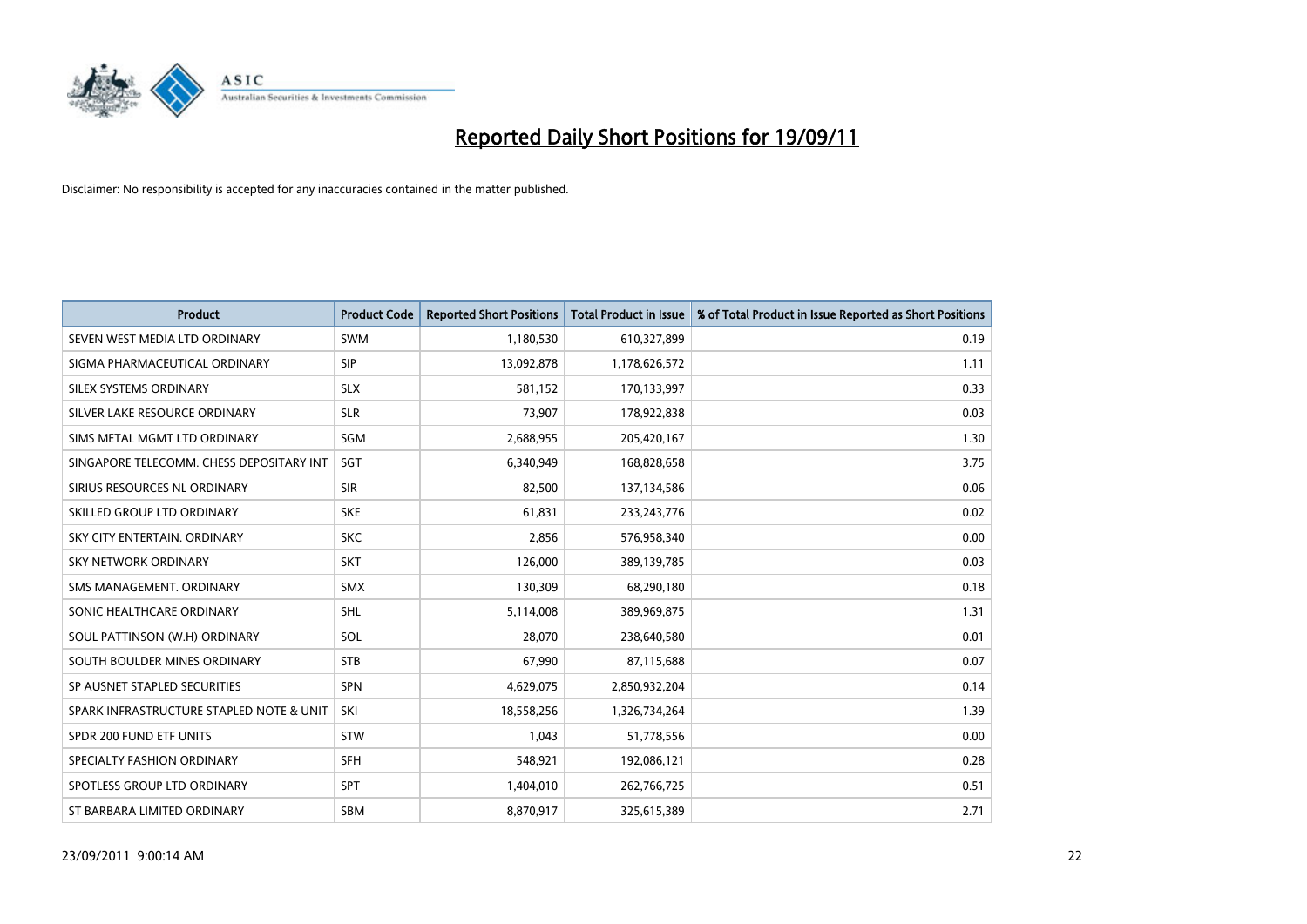

| <b>Product</b>                | <b>Product Code</b> | <b>Reported Short Positions</b> | <b>Total Product in Issue</b> | % of Total Product in Issue Reported as Short Positions |
|-------------------------------|---------------------|---------------------------------|-------------------------------|---------------------------------------------------------|
| STAGING CONNECTIONS ORDINARY  | <b>STG</b>          | 2,917,189                       | 78,317,726                    | 3.72                                                    |
| STANMORE COAL LTD ORDINARY    | <b>SMR</b>          | 99,847                          | 89,791,402                    | 0.11                                                    |
| STARPHARMA HOLDINGS ORDINARY  | SPL                 | 1,387,677                       | 248,026,578                   | 0.56                                                    |
| STH AMERICAN COR LTD ORDINARY | SAY                 | 9,200                           | 257,785,604                   | 0.00                                                    |
| STHN CROSS MEDIA ORDINARY     | <b>SXL</b>          | 3,298,353                       | 705,766,444                   | 0.46                                                    |
| STOCKLAND UNITS/ORD STAPLED   | SGP                 | 18,518,817                      | 2,383,036,717                 | 0.76                                                    |
| STRAITS RES LTD. ORDINARY     | <b>SRO</b>          | 7,724,055                       | 324,796,141                   | 2.38                                                    |
| STW COMMUNICATIONS ORDINARY   | SGN                 | 301,713                         | 364,310,964                   | 0.08                                                    |
| SUNCORP GROUP LTD ORDINARY    | <b>SUN</b>          | 13,078,590                      | 1,286,600,980                 | 1.01                                                    |
| SUNDANCE ENERGY ORDINARY      | <b>SEA</b>          | 71,384                          | 277,098,474                   | 0.02                                                    |
| SUNDANCE RESOURCES ORDINARY   | <b>SDL</b>          | 13,233,081                      | 2,896,314,669                 | 0.45                                                    |
| SUNLAND GROUP LTD ORDINARY    | <b>SDG</b>          | 170,953                         | 220,457,476                   | 0.07                                                    |
| SUPER RET REP LTD ORDINARY    | <b>SUL</b>          | 953,653                         | 130,528,739                   | 0.73                                                    |
| <b>SWICK MINING ORDINARY</b>  | <b>SWK</b>          | 1,548                           | 236,724,970                   | 0.00                                                    |
| SYMEX HOLDINGS ORDINARY       | <b>SYM</b>          | 6,633                           | 189,166,670                   | 0.00                                                    |
| TABCORP HOLDINGS LTD ORDINARY | <b>TAH</b>          | 14,718,097                      | 688,019,737                   | 2.15                                                    |
| TALENT2 INTERNATION ORDINARY  | <b>TWO</b>          | 90,848                          | 146,539,334                   | 0.06                                                    |
| TAP OIL LIMITED ORDINARY      | <b>TAP</b>          | 591,362                         | 240,995,311                   | 0.24                                                    |
| TASSAL GROUP LIMITED ORDINARY | <b>TGR</b>          | 80,214                          | 146,304,404                   | 0.04                                                    |
| TATTS GROUP LTD ORDINARY      | <b>TTS</b>          | 18,364,310                      | 1,318,687,024                 | 1.38                                                    |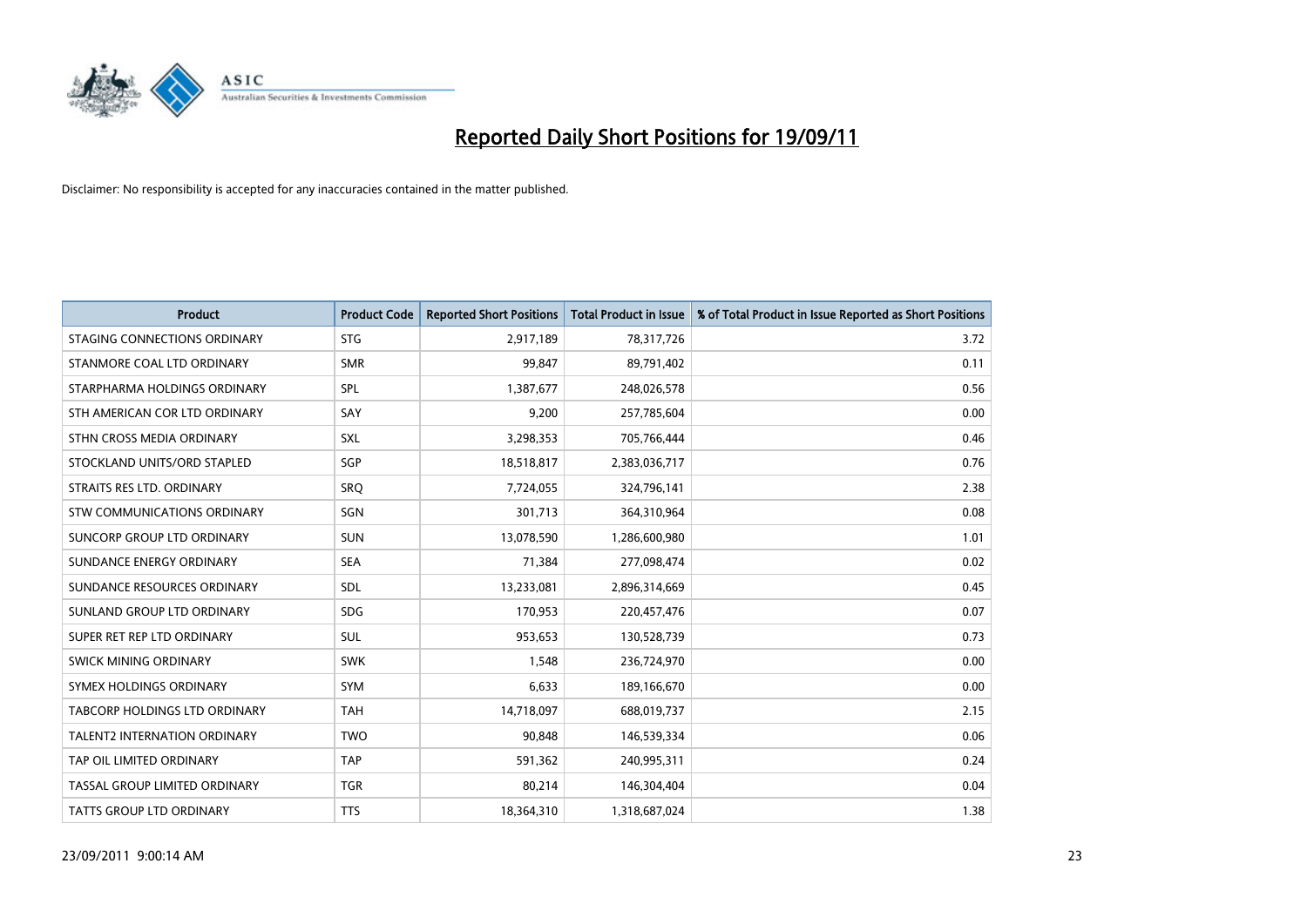

| <b>Product</b>                       | <b>Product Code</b> | <b>Reported Short Positions</b> | <b>Total Product in Issue</b> | % of Total Product in Issue Reported as Short Positions |
|--------------------------------------|---------------------|---------------------------------|-------------------------------|---------------------------------------------------------|
| <b>TECHNOLOGY ONE ORDINARY</b>       | <b>TNE</b>          | 10,000                          | 303,379,455                   | 0.00                                                    |
| TELECOM CORPORATION ORDINARY         | <b>TEL</b>          | 17,851,614                      | 1,924,707,065                 | 0.94                                                    |
| <b>TELSTRA CORPORATION, ORDINARY</b> | <b>TLS</b>          | 61,366,433                      | 12,443,074,357                | 0.51                                                    |
| TEN NETWORK HOLDINGS ORDINARY        | <b>TEN</b>          | 35,129,052                      | 1,045,236,720                 | 3.34                                                    |
| TERANGA GOLD CORP CDI 1:1            | <b>TGZ</b>          | 362,429                         | 154,166,054                   | 0.22                                                    |
| TEXON PETROLEUM LTD ORDINARY         | <b>TXN</b>          | 99,383                          | 242,539,848                   | 0.04                                                    |
| TFS CORPORATION LTD ORDINARY         | <b>TFC</b>          | 258,367                         | 276,453,042                   | 0.09                                                    |
| THE REJECT SHOP ORDINARY             | <b>TRS</b>          | 1,119,064                       | 26,071,170                    | 4.29                                                    |
| THOR MINING PLC CHESS DEPOSITARY 1:1 | <b>THR</b>          | 2,307                           | 222,489,120                   | 0.00                                                    |
| THORN GROUP LIMITED ORDINARY         | <b>TGA</b>          | 96,791                          | 146,091,970                   | 0.06                                                    |
| TIGER RESOURCES ORDINARY             | <b>TGS</b>          | 155,519                         | 671,110,549                   | 0.02                                                    |
| <b>TISHMAN SPEYER UNITS</b>          | <b>TSO</b>          | 49,819                          | 338,440,904                   | 0.01                                                    |
| TNG LIMITED ORDINARY                 | <b>TNG</b>          | 4,321                           | 284,803,062                   | 0.00                                                    |
| TOLL HOLDINGS LTD ORDINARY           | TOL                 | 25,360,478                      | 710,128,531                   | 3.56                                                    |
| TORO ENERGY LIMITED ORDINARY         | <b>TOE</b>          | 35,404                          | 965,436,676                   | 0.00                                                    |
| TOWER LIMITED ORDINARY               | <b>TWR</b>          | 689,519                         | 265,176,580                   | 0.26                                                    |
| TOX FREE SOLUTIONS ORDINARY          | <b>TOX</b>          | 15,776                          | 96,503,382                    | 0.01                                                    |
| TPG TELECOM LIMITED ORDINARY         | <b>TPM</b>          | 6,164,884                       | 783,481,644                   | 0.79                                                    |
| <b>TRANSFIELD SERVICES ORDINARY</b>  | <b>TSE</b>          | 4,594,684                       | 549,715,957                   | 0.81                                                    |
| TRANSPACIFIC INDUST. ORDINARY        | <b>TPI</b>          | 11,259,329                      | 960,638,735                   | 1.15                                                    |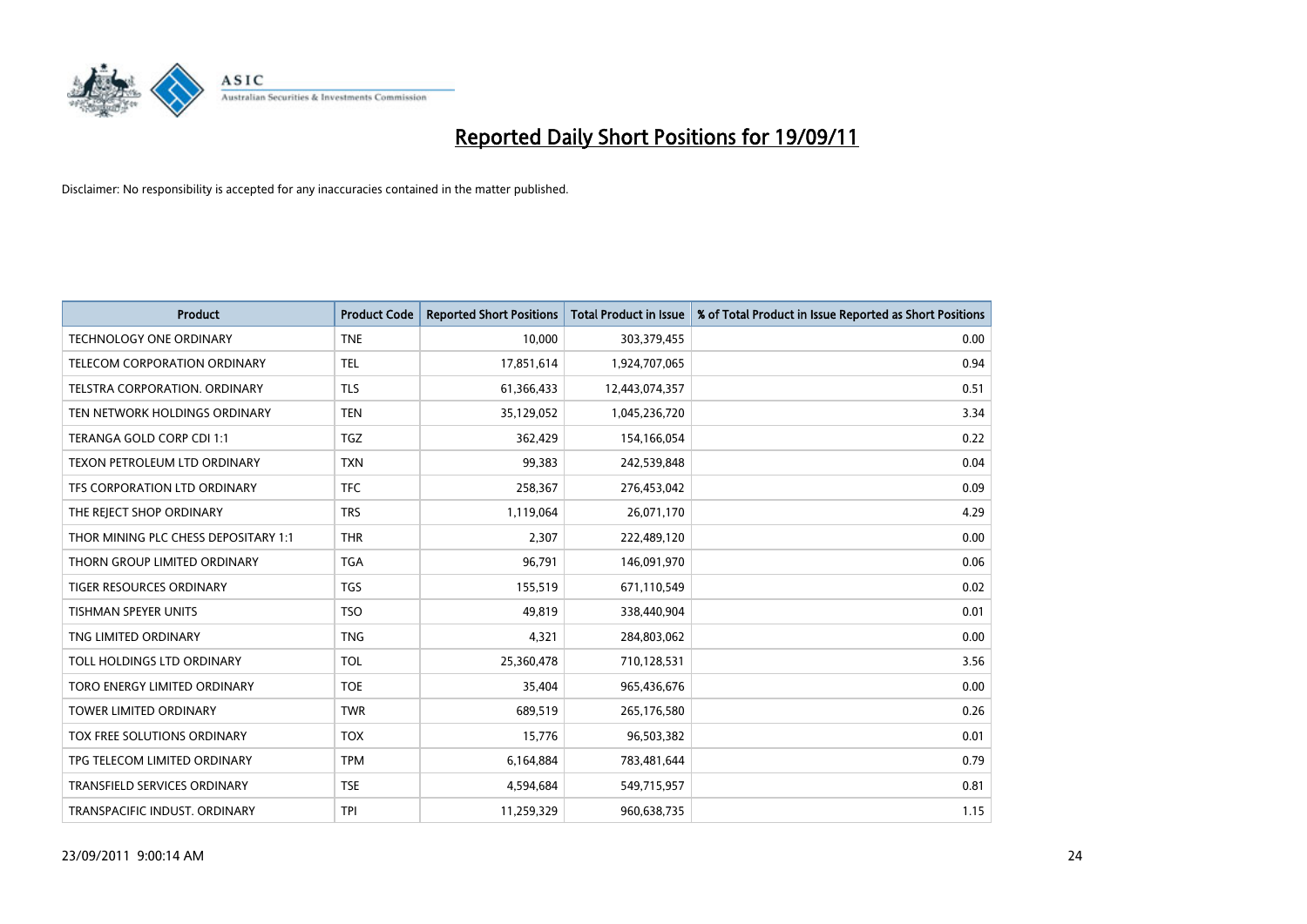

| <b>Product</b>                          | <b>Product Code</b> | <b>Reported Short Positions</b> | <b>Total Product in Issue</b> | % of Total Product in Issue Reported as Short Positions |
|-----------------------------------------|---------------------|---------------------------------|-------------------------------|---------------------------------------------------------|
| TRANSURBAN GROUP TRIPLE STAPLED SEC.    | <b>TCL</b>          | 1,945,734                       | 1,450,831,425                 | 0.10                                                    |
| TREASURY WINE ESTATE ORDINARY           | <b>TWE</b>          | 20,123,261                      | 647,227,144                   | 3.09                                                    |
| <b>TRINITY GROUP STAPLED SECURITIES</b> | <b>TCO</b>          | 3,419                           | 203,405,927                   | 0.00                                                    |
| TROY RESOURCES NL ORDINARY              | <b>TRY</b>          | 113,202                         | 88,112,823                    | 0.11                                                    |
| UGL LIMITED ORDINARY                    | UGL                 | 5,551,045                       | 166,047,171                   | 3.31                                                    |
| UNILIFE CORPORATION CDI 6:1             | <b>UNS</b>          | 837,237                         | 265,814,381                   | 0.31                                                    |
| <b>VDM GROUP LIMITED ORDINARY</b>       | <b>VMG</b>          | 11,116                          | 193,127,749                   | 0.01                                                    |
| <b>VENTURE MINERALS ORDINARY</b>        | <b>VMS</b>          | 383,242                         | 221,093,592                   | 0.17                                                    |
| <b>VIRGIN BLUE HOLDINGS ORDINARY</b>    | <b>VBA</b>          | 37,552,495                      | 2,210,197,600                 | 1.72                                                    |
| <b>VISION GROUP HLDGS ORDINARY</b>      | <b>VGH</b>          | 78,000                          | 74,520,926                    | 0.10                                                    |
| VITA GROUP LTD ORDINARY                 | <b>VTG</b>          | 75,190                          | 142,499,800                   | 0.05                                                    |
| VITERRA INC CDI 1:1                     | <b>VTA</b>          | 3,828                           | 68,629,939                    | 0.01                                                    |
| <b>WATPAC LIMITED ORDINARY</b>          | <b>WTP</b>          | 16,579                          | 185,160,973                   | 0.00                                                    |
| <b>WDS LIMITED ORDINARY</b>             | <b>WDS</b>          | 701                             | 144,055,662                   | 0.00                                                    |
| WEBJET LIMITED ORDINARY                 | <b>WEB</b>          | 52,337                          | 73,882,948                    | 0.07                                                    |
| <b>WESFARMERS LIMITED ORDINARY</b>      | <b>WES</b>          | 19,914,066                      | 1,005,791,581                 | 1.94                                                    |
| WESFARMERS LIMITED PARTIALLY PROTECTED  | <b>WESN</b>         | 88,039                          | 151,280,581                   | 0.05                                                    |
| WESTERN AREAS NL ORDINARY               | <b>WSA</b>          | 8,967,189                       | 179,735,899                   | 5.00                                                    |
| WESTERN DESERT RES. ORDINARY            | <b>WDR</b>          | 948                             | 206,935,914                   | 0.00                                                    |
| WESTFIELD GROUP ORD/UNIT STAPLED SEC    | <b>WDC</b>          | 11,604,845                      | 2,308,988,539                 | 0.47                                                    |